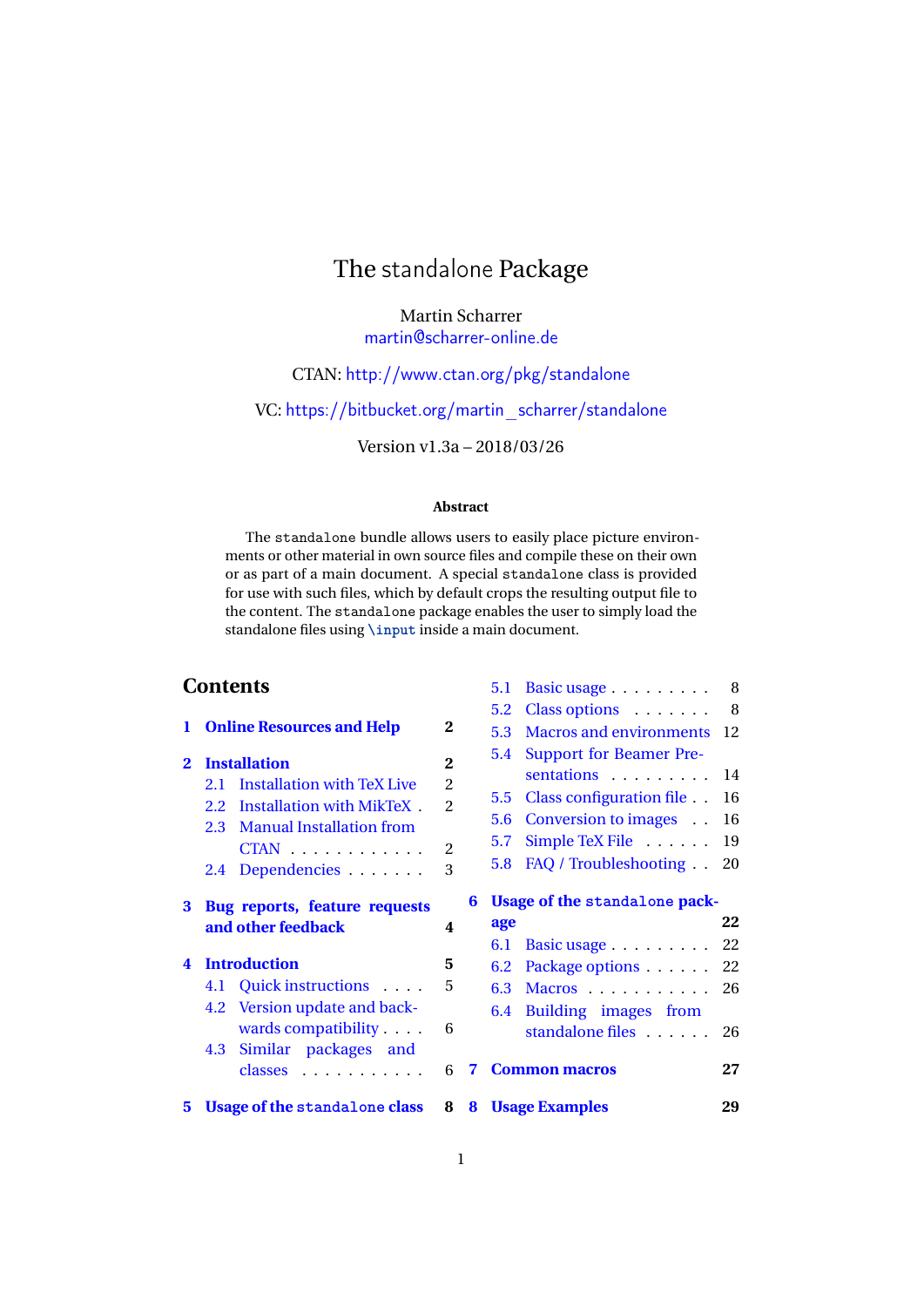## <span id="page-1-0"></span>**1 Online Resources and Help**

This bundle is released on the comprehensive T<sub>E</sub>X archive network (CTAN) under <https://ctan.org/pkg/standalone>. Any modern LTFX distribution should pick it from there automatically, though. CTAN now allows votes and comments on packages and such feedback is very welcome.

The source code of this bundle is hosted on Bitbucket as Mercurial repository under [https://bitbucket.org/martin\\_scharrer/standalone/](https://bitbucket.org/martin_scharrer/standalone/). The ticket system there should be used to report bugs or request new features: [https://bitbucket.](https://bitbucket.org/martin_scharrer/standalone/issues/new) [org/martin\\_scharrer/standalone/issues/new](https://bitbucket.org/martin_scharrer/standalone/issues/new).

User which need help with should search for an existing solution on the site TeX.Stackexchange.com: [https://tex.stackexchange.com/questions/tagged/](https://tex.stackexchange.com/questions/tagged/standalone) [standalone](https://tex.stackexchange.com/questions/tagged/standalone) or post a new question: [https://tex.stackexchange.com/questions/](https://tex.stackexchange.com/questions/ask?tags=standalone) [ask?tags=standalone](https://tex.stackexchange.com/questions/ask?tags=standalone). The bundle author is an active user on TeX.SE but other users might help as well.

## <span id="page-1-1"></span>**2 Installation**

This bundle is part of the two main LATEX distributions *TeX Live* and *MikTeX* and can be easily installed with their package managers. It is also provided as TDS ZIP file on CTAN which can be used for a manual install. Other packages are also required as described in [section 2.4.](#page-2-0)

## <span id="page-1-2"></span>**2.1 Installation with TeX Live**

Using a normal TeX Live the bundle is easily installed using the package manager tlmgr. The command tlmgr install standalone will install it and tlmgr update standalone can be used to update it.

Because the Ubuntu/Debian version of TeX Live may not include tlmgr a manual install of the package is required. The author recommends to manually install the vanilla version of TeX Live instead which will include regular package updates.

#### <span id="page-1-3"></span>**2.2 Installation with MikTeX**

The bundle can be easily installed using the MikTeX package manager as described by <http://docs.miktex.org/manual/pkgmgt.html>. The MikTeX package name is identical to the normal package name.

### <span id="page-1-4"></span>**2.3 Manual Installation from CTAN**

The bundle is also available on the Comprehensive TeX Archive Network (CTAN), both as the DTX/INS files and as TDS ZIP file, which can be used for a manual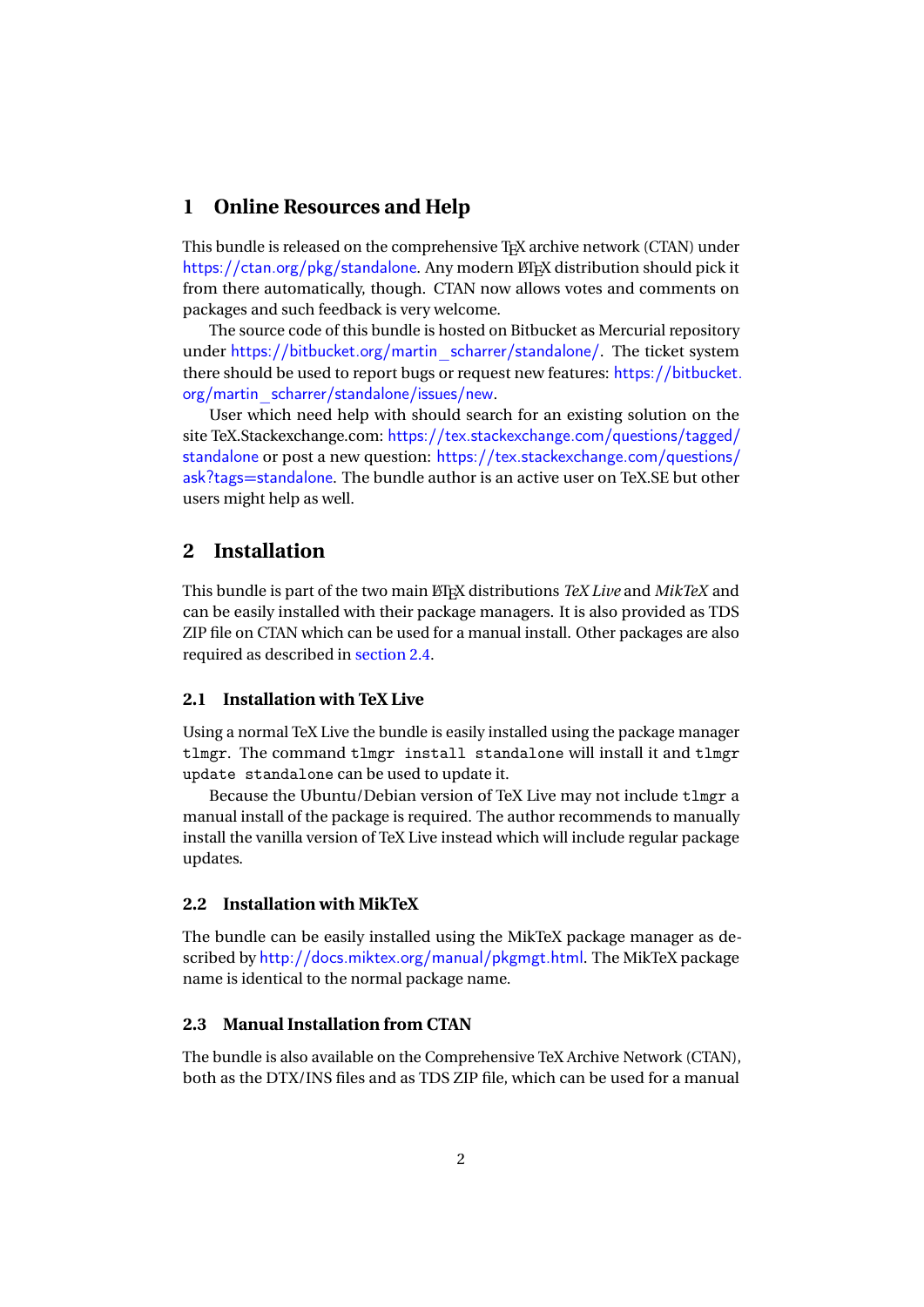install. A manual install is only required if the used distribution does not include the (required version of the) package.

### **2.3.1 Installation from TDS ZIP file**

The TDS (TEX Directory Structur) ZIP file includes all package files in the final form and relative location. It can be downloaded from CTAN: [http://mirrors.ctan.org/](http://mirrors.ctan.org/install/macros/latex/contrib/standalone.tds.zip) [install/macros/latex/contrib/standalone.tds.zip](http://mirrors.ctan.org/install/macros/latex/contrib/standalone.tds.zip) and from the Bitbucket project site [https://bitbucket.org/martin\\_scharrer/standalone/downloads/standalone.](https://bitbucket.org/martin_scharrer/standalone/downloads/standalone.tds.zip) [tds.zip](https://bitbucket.org/martin_scharrer/standalone/downloads/standalone.tds.zip). It needs only to be unzipped in a TEXMF directory. Under Linux/Unix this is usually the user TEXMF directory ~/texmf. Under Windows it is usually C:\Users\<username>\texmf (Windows Vista/7) or C:\Documentsand% Settings\<username>\texmf (Windows XP). Under Mac OS X it is usually /Users/<username>/Library/texmf. Alternatively a system local directory can be used which is usually given by the environment variable TEXMFLOCAL. After the files are copied to this location the file name database of TFX might need to be updated. This can be done with TeX Live by running texhash <path> or mktexlsr <path>. MikTeX provides a graphical interface to refresh its file name database as described by <http://docs.miktex.org/manual/configuring.html#fndbupdate>.

### **2.3.2 Installation from DTX File**

The package is also provided as DTX (Documented TeX file) which is accompanied by an INS (Install) file under [http://www.ctan.org/tex-archive/macros/](http://www.ctan.org/tex-archive/macros/latex/contrib/standalone) [latex/contrib/standalone](http://www.ctan.org/tex-archive/macros/latex/contrib/standalone). To unpack all package files from the DTX file compile the INS file with tex once. The manual can be compiled from the DTX file with pdflatex. This requires the ydoc bundle to be installed.

## <span id="page-2-0"></span>**2.4 Dependencies**

The standalone class and package require the xkeyval package. The packages ifpdf, ifluatex, ifxetex, and shellesc are loaded if available, otherwise some fall-back code is used. If enabled the class options varwidth, preview and beamer require the package or class of the same name.

The standalone package requires the currfile package (which in turn uses filehook) to track the correct file names of sub-files included using \input. For the compilation support for included standalone files the gincltex and filemod packages are also required.

To compile the documentation of standalone the ydoc bundle is required.

All of these packages are included in recent versions of the TeXLive or MikTeX distributions and are freely available on [CTAN.](http://www.ctan.org/)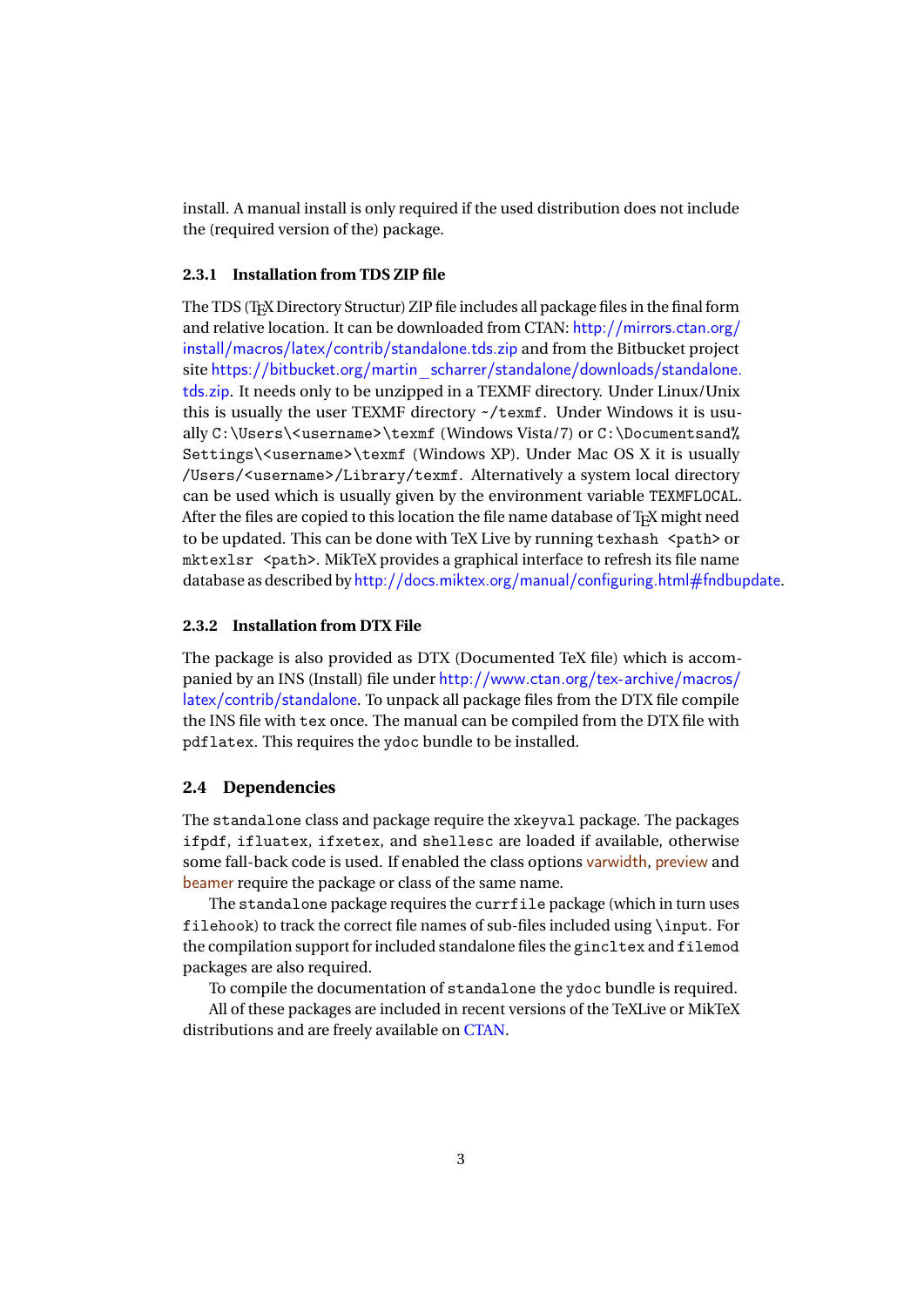## <span id="page-3-0"></span>**3 Bug reports, feature requests and other feedback**

Bug reports, feature requests and other feedback about the standalone bundle can be sent to the author either by email to [martin@scharrer-online.de](mailto:martin@scharrer-online.de?subject=standalone:%20) or using the issue tracker for the bundle under [https://bitbucket.org/martin\\_scharrer/](https://bitbucket.org/martin_scharrer/standalone/issues) [standalone/issues](https://bitbucket.org/martin_scharrer/standalone/issues). Bug reports should include the used version of standalone as well as the used ETEX format (pdflatex, latex, xelatex, etc.) and distribution including its version. Usually a minimal example which recreate the issue is immensely helpful in analysing and solving any bug. Please look for existing related issue tickets first and check the FAQ/troubleshooting in [section 5.8](#page-19-0) first. Issues related to the preview class option should be compared with a direct use of the underlying preview package.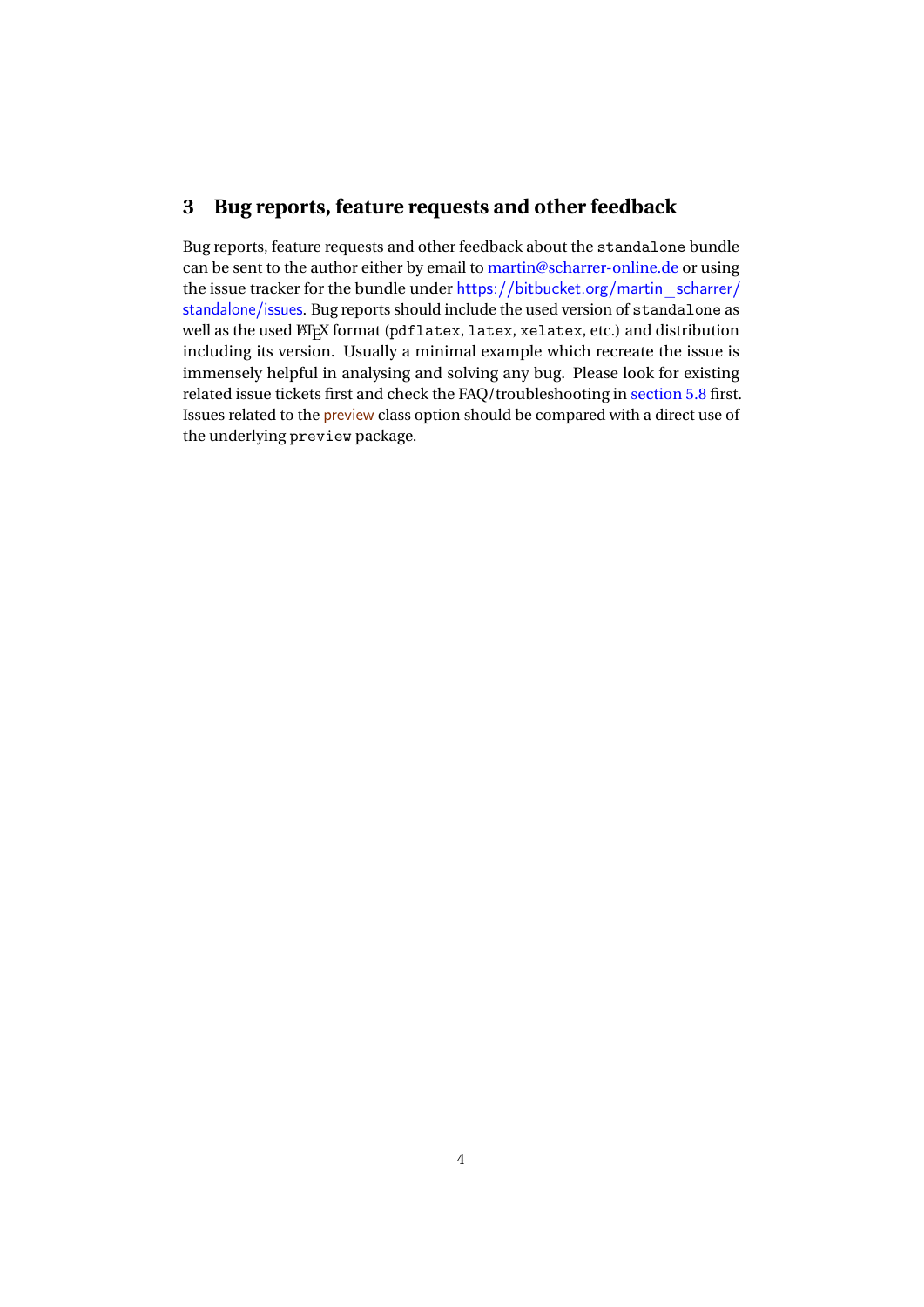## <span id="page-4-0"></span>**4 Introduction**

Larger LATEX documents can be split into multiple TEX files which are then included in a main document with \include for e.g. chapter files or \input for e.g. TEX-coded pictures. Keeping pictures in their own sub-files improves readability of the main file and simplifies the sharing of them between different documents. However, during the, sometimes lengthly, drawing/coding process it has benefits to be able to compile the pictures on their own. The compile process is much quicker and the resulting document only holds the picture which avoids constant page turning and zooming.

While it is possible to write a small 'main' file for each picture file, this method is a little cumbersome and clutters the directories with a lot of extra files. A second method is to place the 'main' components, i.e. a preamble, directly into the picture files and make the main document ignore this code sections.

The package standalone can be used in the main document to skip all extra preambles in included files. The main file must load all packages and settings required by the sub-files. Several package options are provided to collect the preambles of the sub-files automatically and execute them from the main file.

A standalone class is also provided to minimise the extra preamble code needed in this files. It's usage is optional, but simplifies and standardises how picture files are compiled standalone. The class uses by default the crop option to create an output file which only contains the picture with no extra margins, page numbers or anything else. A configuration file standalone.cfg read by the class allows the user to adjust settings and macros easily on a per directory base.

#### <span id="page-4-1"></span>**4.1 Quick instructions**

Load the standalone *package* very early in the main document. Also all packages needed by all the sub-files must be loaded by the main document. Include your picture or other sub-files using \input or a similar macro as normal. In the sub-files use the standalone *class* with a normal \documentclass and load all packages needed for the particular file. Finally wrap the actual content of the sub-file in a document environment. Avoid empty lines at the begin or end of the document body.

When the sub-file is compiled on its own the \documentclass and document environment will be active as normal. The main file, however, will skip everything from the \documentclass till the \begin{document}. The (now fake) document environment is redefined to be a simple TeX-group. Any code lines after the \end{document} will be ignored. The real document environment of the main file will be unaffected and will work as normal.

The packages required by each sub-file can be transfered automatically to the main document preamble using the options listed in [section 6.2.](#page-21-2)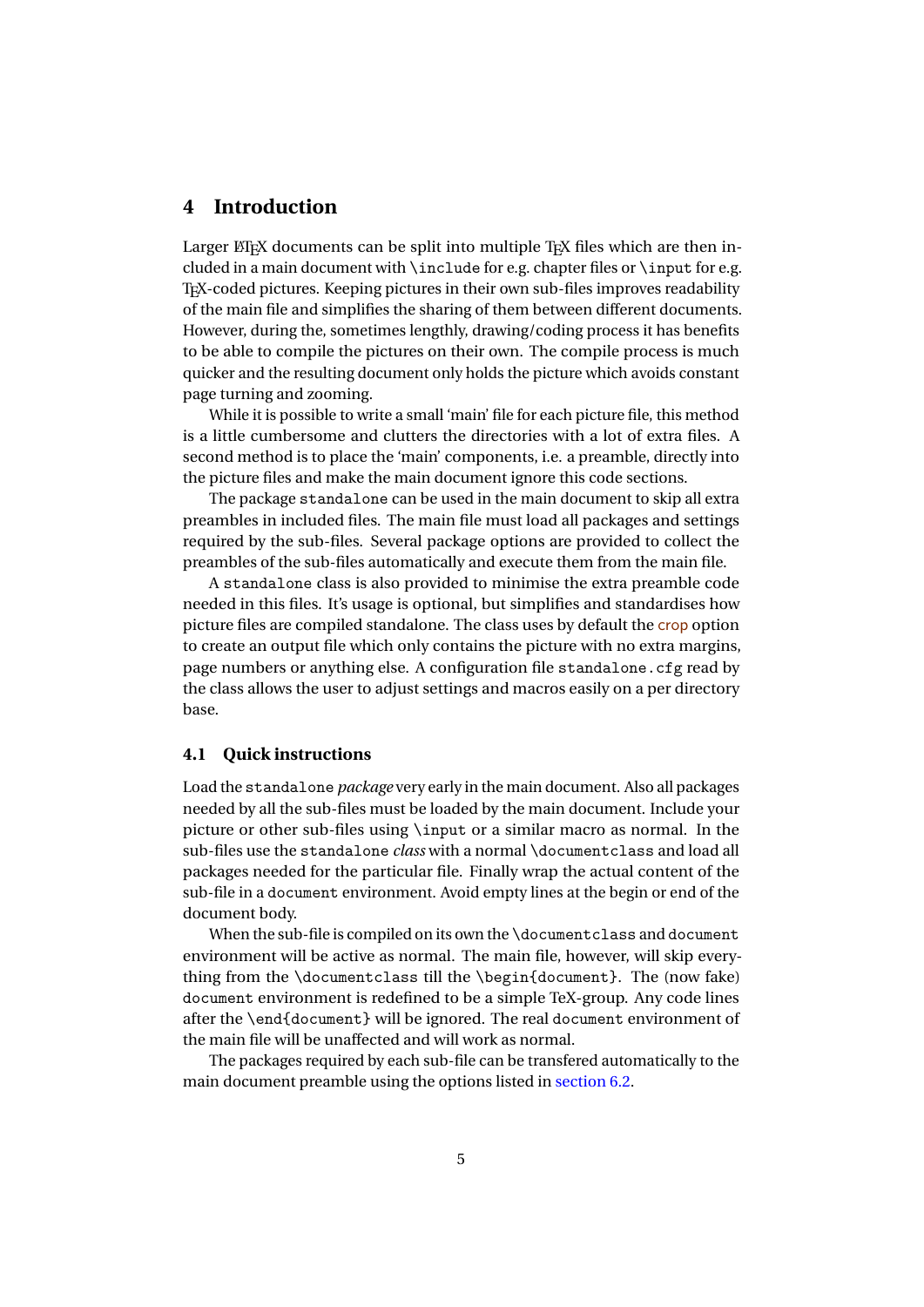### <span id="page-5-0"></span>**4.2 Version update and backwards compatibility**

The default behaviour of v1.x of the standalone class is slightly different as the one of v0.x, but should result in the same output for the majority of standalone files. In previous versions the preview option was enabled by default, but since v1.0 the new, similar crop option is now used. This change should improve several use-cases, like avoiding the creation of a paragraph due to a trailing empty line and issues with TikZ patterns under X<sub>3</sub>L/H<sub>E</sub>X. However, paragraph breaks are now ignored by default, which should be no issue at all for picture and similar environments which are the main target of the standalone class. Additionally, the default border has been changed from the preview default of 0.50001bp to no border (0pt). Both of these settings can be changed back to the old default by adding **\standaloneconfig**{preview,border=0.50001bp} in the configuration file or explicitly stating these options as class options.

One true incompatibility between v0.x and v1.x is the load point of the class configuration file. In v0.x the configuration file was loaded after all options where processed in order to have all if-switches their final value. In v1.x the configuration file is now loaded directly before the given class options are processed. This allows to easily set default options for all standalone files. Code which relies on if-switches (like **\ifstandalone** and **\ifstandalonebeamer**) should be placed inside a **\AtEndOfClass**{〈*code*〉} macro. This change might require an update of personal configuration files.

#### <span id="page-5-1"></span>**4.3 Similar packages and classes**

The following packages, libraries and/or classes target the same or similar applications as the bundle and are mentioned here for easy comparison, so that the user can decide which suits them best.

The docmute package is written for the same basic task as the standalone package. However, no sub-preamble processing other than the removal is support. It also doesn't provide a special class or configuration file.

The subfile package and class are written for the same application to allow subfiles to be compiled standalone. However, the class class will import the preamble from a given main file, while standalone is designed more for the opposite direction where the preamble of subfiles can be imported to the main document. Therefore a standalone file can be more easily included into several documents, like a paper (scientific publication), a corresponding presentation and then a thesis, while subfile is designed for a one-to-one relationship. At the time of the writing subfile is not part of TeXLive due to a missing license statement.

The external library of tikz allows to externalize tikzpictures from an main document. Its build feature is similar to the one provided by standalone. However, both work form different directions: standalone allows to include external tikzpictures to be included in a main file while ignoring the preamble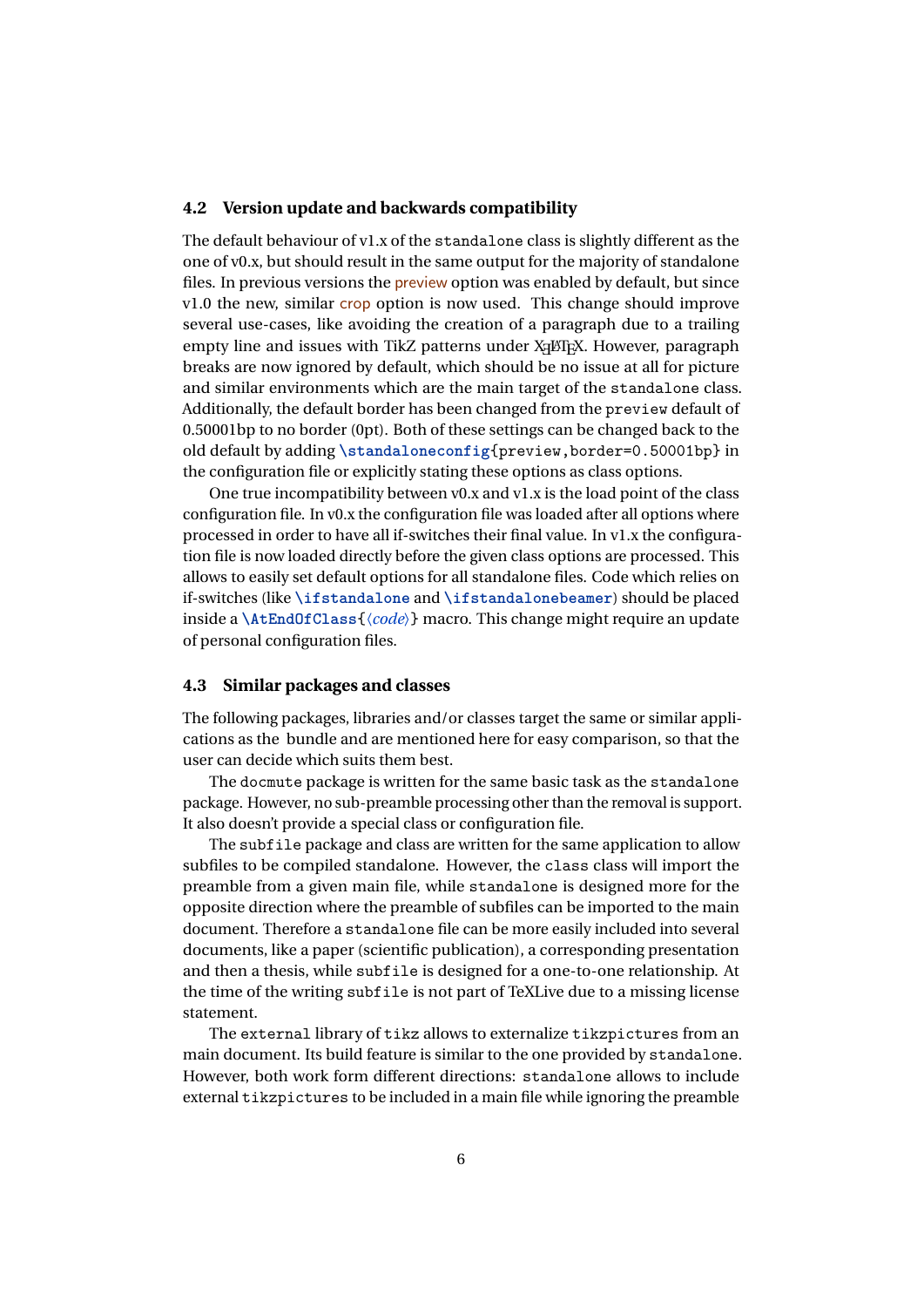while external writes them from the main file to temporary external files. The user must decide which workflow is better suited for him/her. Also standalone is working independently of tikz and supports other picture environments like pstricks or any other T<sub>E</sub>X material.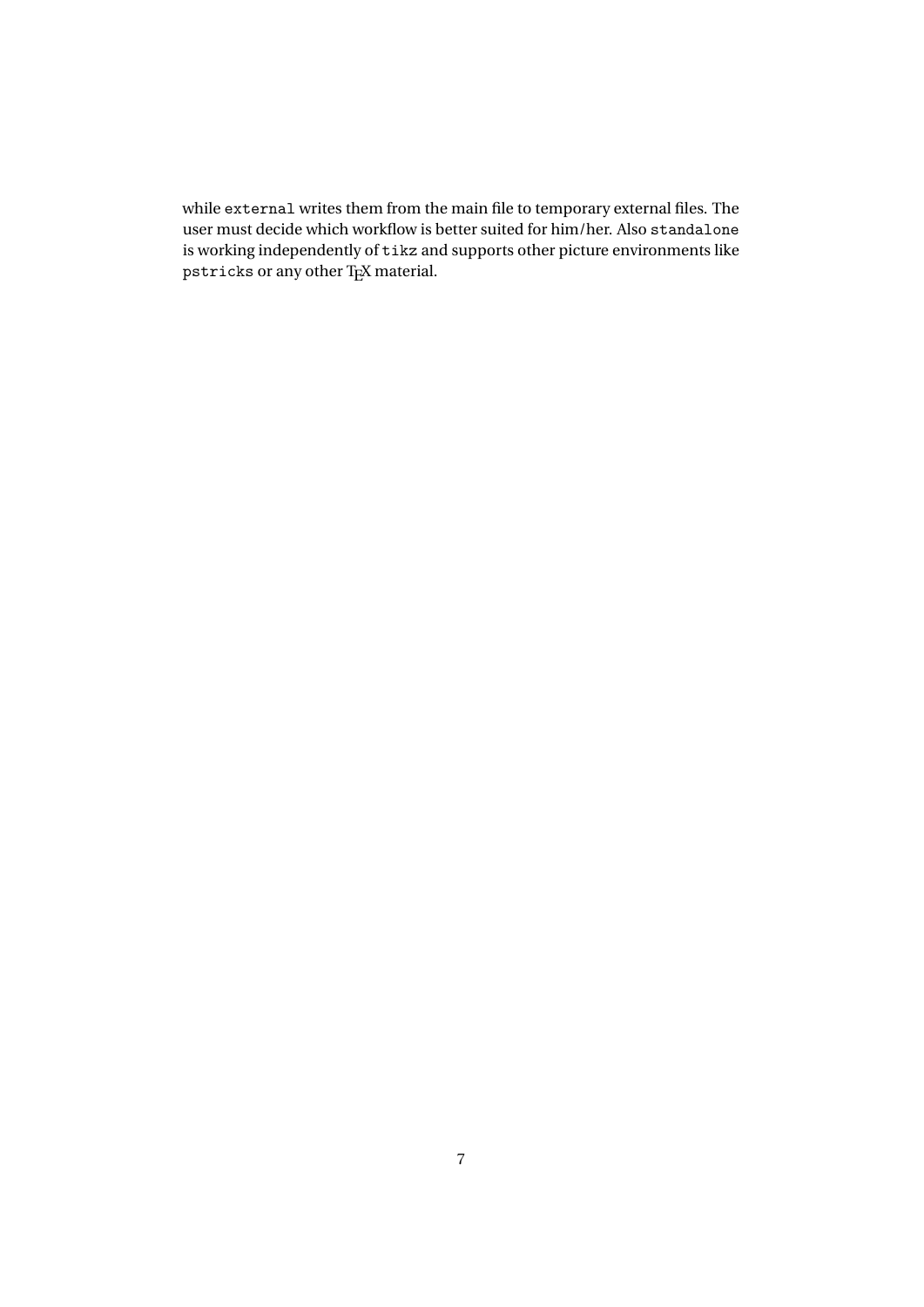## <span id="page-7-0"></span>**5 Usage of the standalone class**

### <span id="page-7-1"></span>**5.1 Basic usage**

Creating a basic standalone is straight-forward: Create a normal LTFX document which uses the standalone as document class. The preamble should load all required packages and libraries for the content. The content, usually a single picture environment like tikzpicture, is placed in the document body. Empty lines before and after the picture should be avoided. Also the \begin{document} and \end{document} should each stand on a source line of their own.

Listing 1: Basic use of the standalone class.

| \documentclass{standalone} |  |
|----------------------------|--|
| \usepackage{somepackage}   |  |
| \begin{document}           |  |
| \begin{somepicture}        |  |
| \somedrawingcommands       |  |
| \end{somepicture}          |  |
| \end{document}             |  |

Such a file can be compiled as normal. The standalone class will crop the resulting output file (PDF or DVI/PS) to the content size plus a certain border. Page number and other header or footer material will be suppressed.

For pictures drawn with TikZ a dedicated tikz option is provided which loads the tikz package and also configures the tikzpicture environment to create a single cropped page. For PSTricks pictures an corresponding pstricks option is provided.

| Listing 2: Basic use of the standalone class. |  |  |  |
|-----------------------------------------------|--|--|--|
|-----------------------------------------------|--|--|--|

```
\documentclass[tikz]{standalone}
%\usetikzlibrary{calc}
\begin{document}
\begin{tikzpicture}
 \draw (0,0) rectangle (2,1) node [midway] {Example};
\end{tikzpicture}
% Further 'tikzpicture' environments are possible which will create further pages.
\end{document}
```
#### <span id="page-7-2"></span>**5.2 Class options**

The standalone class provides the following options to adjust the processing and size of the content. These options are removed from the normal list of class options and not passed to any loaded packages or classes like it would usually occur. This is also done to avoid option conflicts with identical named options of the underlying class.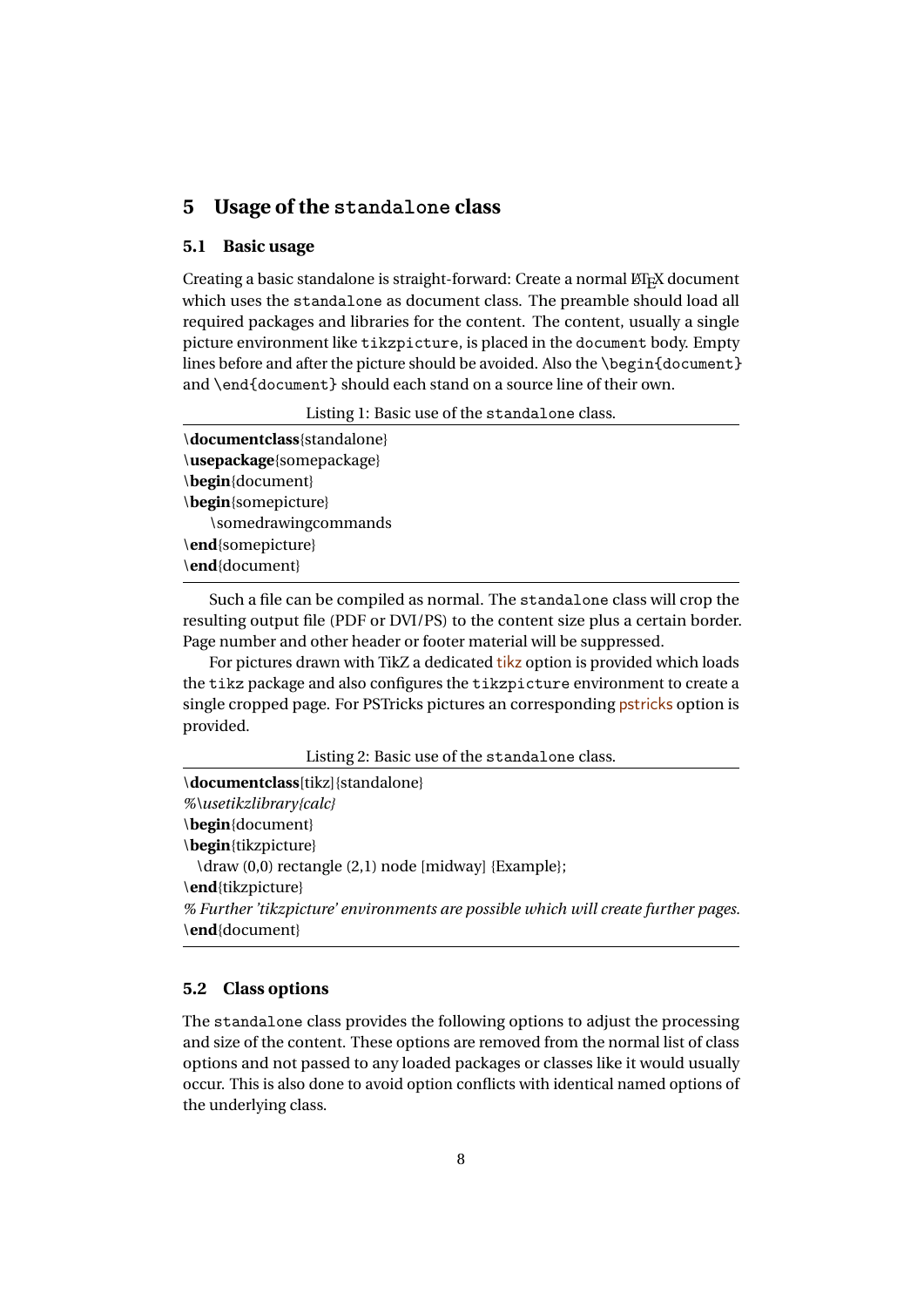All boolean options take either 'true' or 'false' as optional values. Otherwise, if the option is used without a value, 'true' is used. If not mentioned otherwise all options set to 'false' initially. Options might switch other options on or off. For example, mutual exclusive options will disable each other. The order of the option is obeyed and later options will prevail over earlier ones.

By default the crop option with **border=0** is enabled. In versions prior to v1.0 the option preview was the default. This chance was deemed required and should not affect most documents. However, in some cases resetting the preview option might be required.

Certain class options can also be set inside the preamble or document body using **\standaloneconfig**{〈*options*〉}.

### **class**=〈*class name*〉

Specifies the underlying class which is loaded by the standalone class. By default article is used, which should be suitable for standalone pictures. In certain cases it may be from benefit to use the same class than in the targeted main document. For the beamer class the special beamer option should be used instead.

#### **crop**=true|false

If enabled this option crops the content to its natural size plus a specified border. This is done by saving the content in a box register and resizing the page size relative to the box dimensions. This option is enabled by default (since v1.0). This option is mutually exclusive with the similar preview option and will therefore disable it. If both options are used the last one will be enabled and the other will be disabled. Also **float**=false will be set by **crop**=true in order to avoid issues with floating environments.

#### **preview**=true|false

If enabled this option loads the preview package with the tightpage option and wraps the content into a preview environment. This crops the content to its natural size plus a specified border. Issues with the preview options and TikZ shadings under X<sub>E</sub>MEX have been reported. In this cases the <mark>crop</mark> option should be used instead. Note that this option was enabled by default for versions before v1.0, but since then crop is enabled by default.

This option is mutually exclusive with the similar crop option and will therefore disable it. If both options are used the last one will be enabled and the other will be disabled. Also **float**=false will be set by **preview**=true in order to avoid issues with floating environments.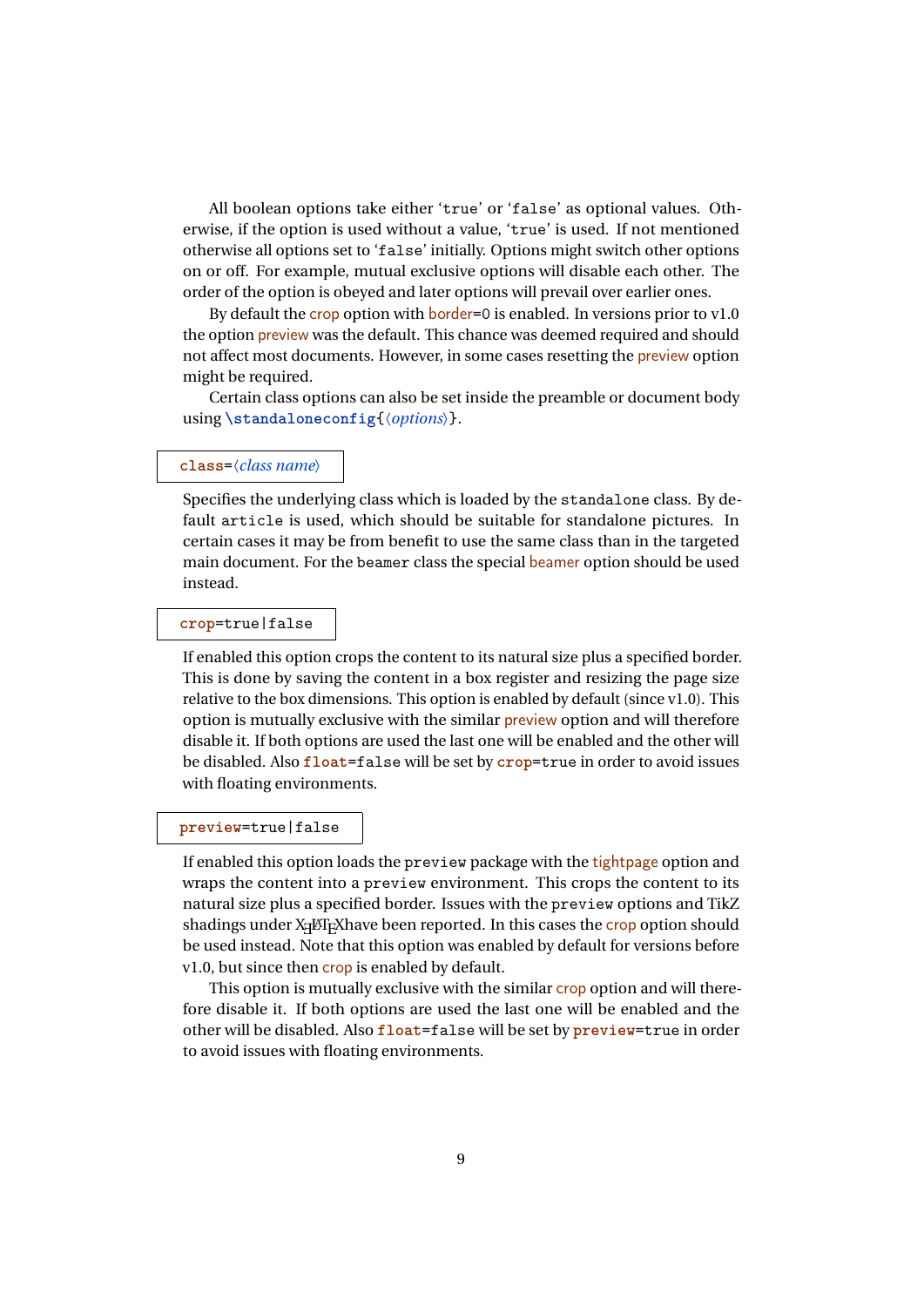```
border=〈length (all sides)〉
border={〈length (left/right)〉 〈length (bottom/top)〉}
border={〈length (left)〉 〈length (bottom)〉 〈length (right)〉 〈length (top)〉}
```
This option allows to specify the border used by the preview and crop options. An alternative name of this option is margin. The border can either be given using a single value for all sides, separately for the horizontal and vertical borders or for all sides separately. Multiple values are separated by spaces, which require the whole value to be wrapped in braces. By default a border of 0pt is set.

This option can be changed during the document using **\standaloneconfig** and will affect all following pages.

## **multi**=true|false **multi**={〈*environment name*〉, ...>}

By default the standalone class assume that the whole content is one block which should be shown on one single page. If this option is activated multiple pages are supported. Each page will be cropped to its content plus the selected border (as long either preview or crop are enabled). A set of environments which hold a single page must either be given as option value or declared using **\standaloneenv**{〈*environment name*〉, ...}. No typeset material should be used outside such environments. Note that this option is enabled automatically by **\standaloneenv** if either crop or preview is enabled. However, it needs to be set explicitly as class option if the ignorerest option is also set. If environment names are provided as option values the option is set to 'true' and the environments are passed to **\standaloneenv** which is executed at the begin of the document environment, where all mentioned environments should be already defined.

#### **ignorerest**=true|false

This option is only meaningful when both multi and crop are enabled. Then it determines if all material which does not appear inside environments declared with **\standalone** should be ignored or not. This is done by boxing and discarding all outside material. Any code will be placed inside a group and therefore local settings made between environments will not affect later code. Code in the preamble is not affected. It is recommended to keep this option disabled and only use it if really required. It should be noted that which preview such material is always ignored while not affecting local settings. Therefore the ignorrest option can be seen as a compatibility setting to make crop act more like preview, if this is required by the user.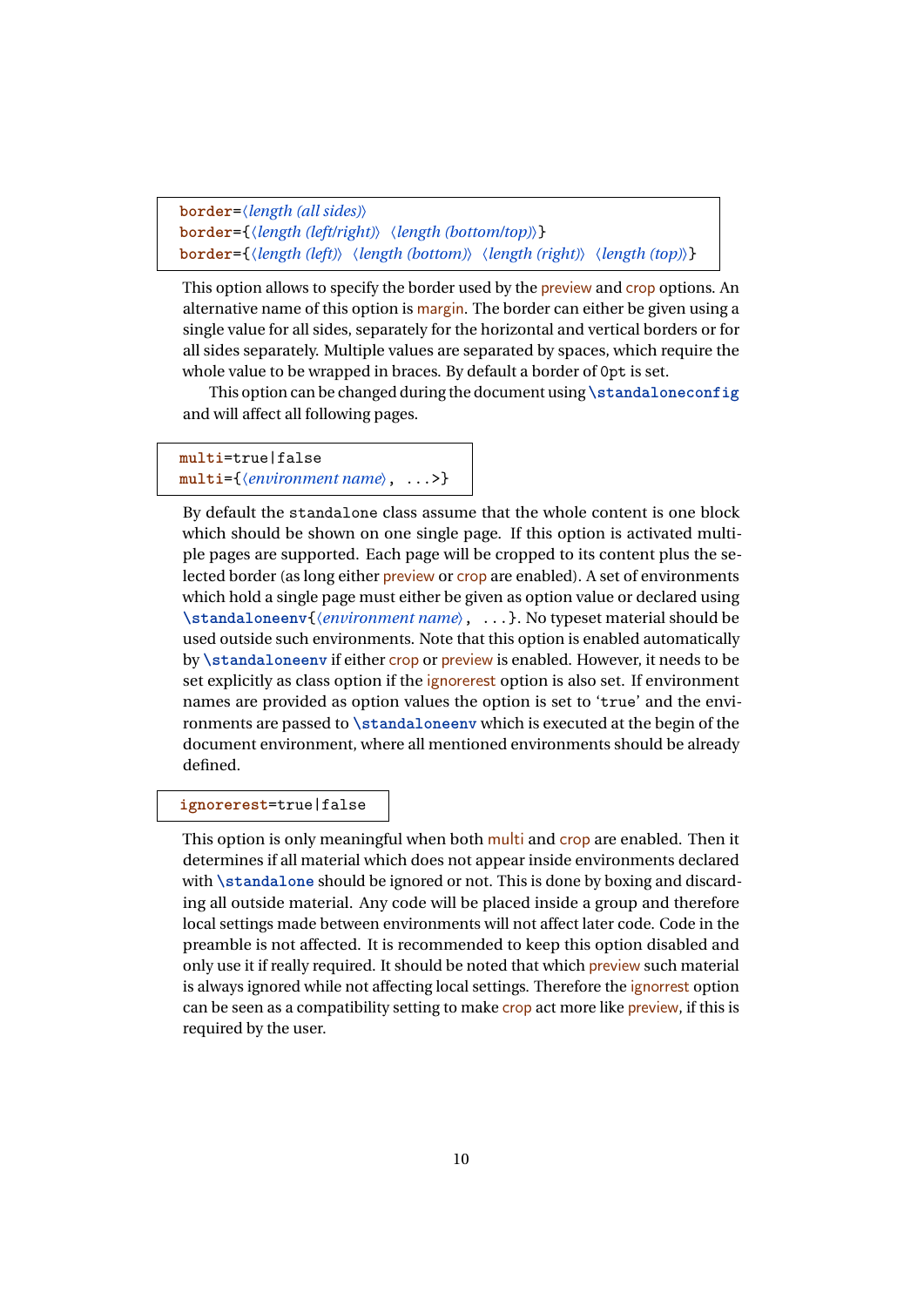## **multido**=true|false

Often the multido package with its **\multido** macro is used to produce several iterations of a diagram. Usually every iteration should be placed on a seperate page. This option simplifies this task be changing **\multido** to automatically wrap the content (3rd argument) in a multi environment. This option will only work if the **\multido** macro is on the top level and not part of an environment like pspicture.

The ignorerest option is supported by multido because special care is taken to not ignore the **\multido** macros.

The nesting of **\multido** macros is supported and only the outer one will produce pages while the inner ones are acting normally. The same is true for **\multido** inside any multi environment.

This option sets the option multi=samultido, loads the multido package and redefines its internal macro **\multido@**. This is done to also support the other macros **\mmultido**, **\Multido** and **\MMultido**.

### **varwidth**=true|false **varwidth**=〈*width*〉

A trailing empty line between the content and **\end**{document} will normally create a paragraph which is **\linewidth** wide. This paragraph (or any other one) will enlarge the size of smaller pictures and display itself as a large right border. This option uses the varwidth package to wrap the content into a varwidth environment, which is based on minipage, but will always use the natural width of the content if it is smaller than the given maximum width. The resulting effect is that the created paragraph will not cause any additional width and that multiple paragraphs can be included as part of the content. The used maximal width (which is provided to the underlying minipage environment) is **\linewidth** by default, but can be set by provided a width as value to the option. Doing so will also switch the option on.

If the crop option is used the content is placed in restricted horizontal mode which ignores paragraph breaks. Using the varwidth option paragraph breaks are enabled again.

A drawback of this option is that the content will be limited to the given width, i.e. wider picture environment will be cropped to the width at the right side. In such cases either a larger width should be selected, the option be switch off, any paragraph breaks should be avoided (no trailing empty lines) or one of the specific picture options like tikz or pstricks should be used instead.

This option can be changed during the document using **\standaloneconfig** and will affect all content of the following pages.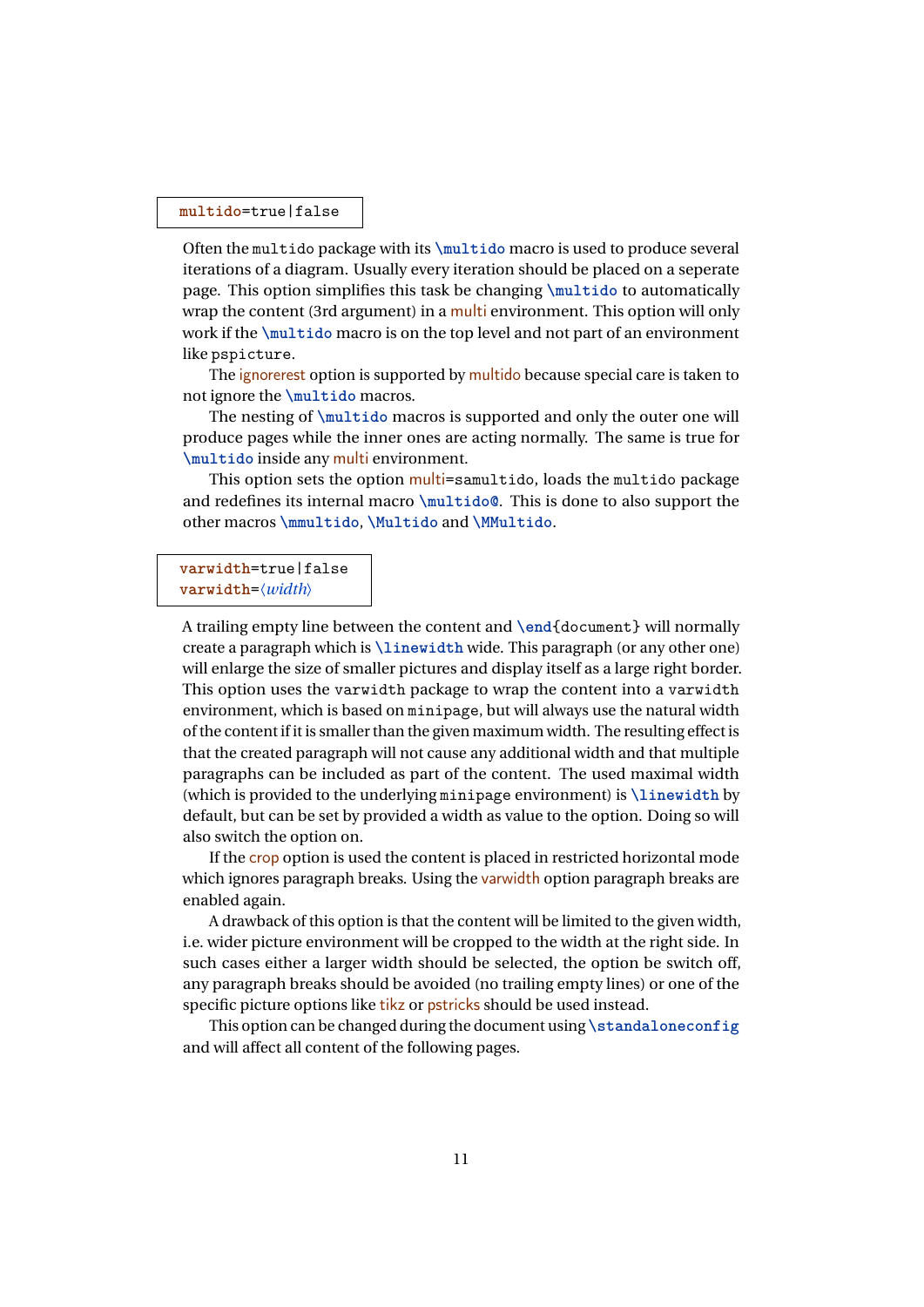## **tikz**=true|false

This option declares that the content contains of one or more tikzpicture environments. This sets multi=tikzpicture, varwidth=false and loads the tikz package.

## **pstricks**=true|false

This option declares that the content contains of one or more pspicture or pspicture\* environments. This sets multi=pspicture,varwidth=false and loads the pstricks package. Because pspicture\* uses pspicture internally it is also supported. Other environments which use it as well should also be supported, but might also declared explicitly using **\standaloneenv**{〈*environment name*〉, ...}.

#### **beamer**=true|false

If set to 'true' this option enables a special beamer mode, where the normal cropping is disabled. Instead the content is shown on a blank beamer frame.

#### **float**=true|false

If this option is that to 'false' (which is the default) any floats like figure and table environments are turned into non-floating environment. This is required for the options crop and preview to work, so these will set **float**=false when set to 'true' itself. In general it is recommended to keep floating environments inside the main document and only place the content of them into standalone files. This also makes it simple to include the same content in different floats of different main documents.

If custom floats are defined using a package like float are not supported yet. Dependent on the way they define floats they might still work. For these **float**=true should be set as class options so that the normal definition of floats is preserved. Afterwards **\standaloneconfig**{float=false} can be used to disable floats while taking the changed float definition into account.

```
convert={〈conversion options〉}
png={〈conversion options〉}
```
These options allow to enable and configure the conversion feature. See [sec](#page-15-1)[tion 5.6](#page-15-1) for the full description.

## <span id="page-11-0"></span>**5.3 Macros and environments**

The following macros and environments can be used inside the preamble of standalone files. Further macros are listed in [section 7](#page-26-0) which are defined by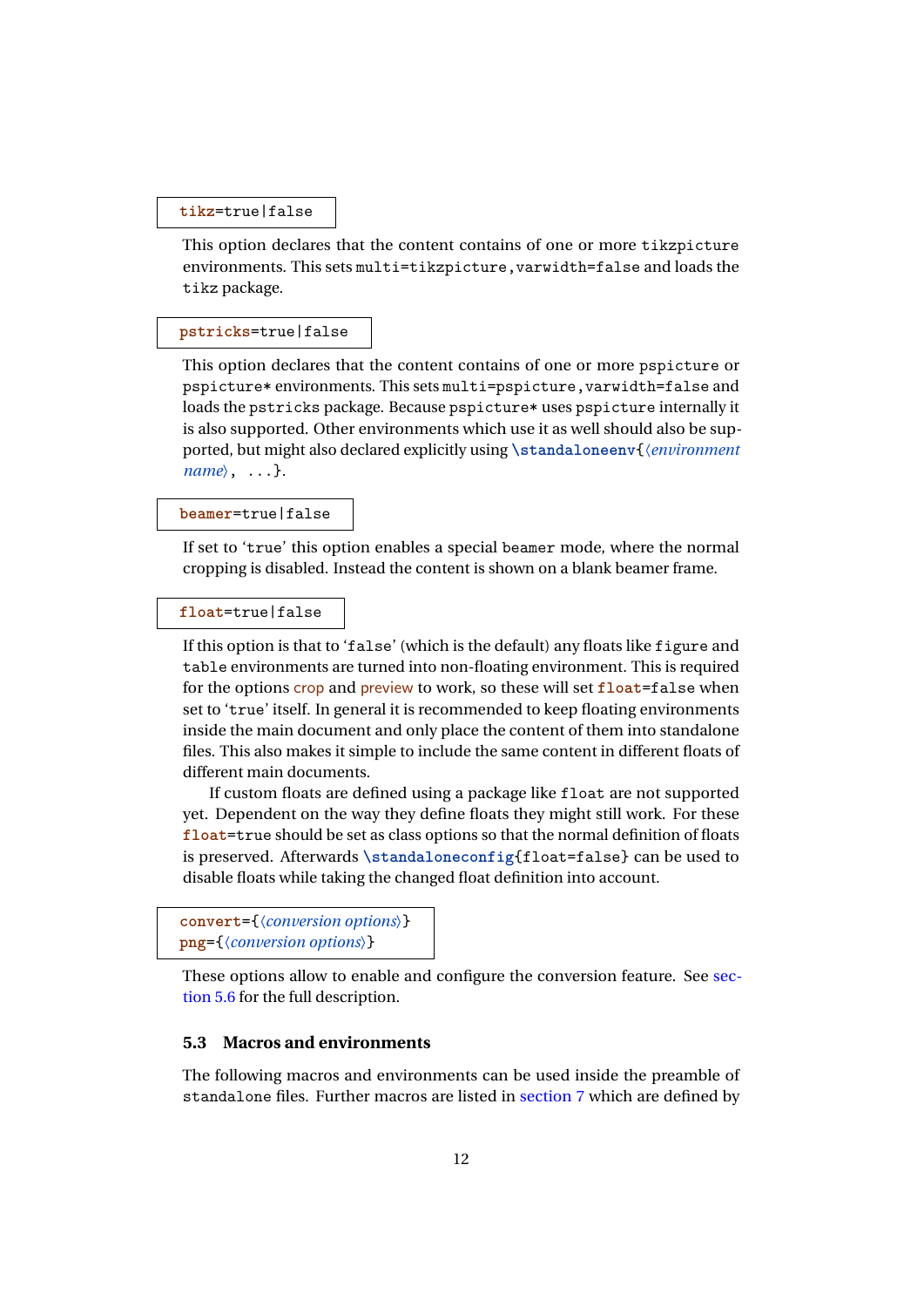both the class and package and can be used in standalone files but also in the main document.

## **\standaloneconfig**{〈*options*〉}

This configuration macro accepts the class options described in [section 5.2.](#page-7-2) It can be used inside the class configuration file to set default settings used by all standalone files, as mention in [section 5.5.](#page-15-0) These settings are set just before the class options of the standalone file are processed.

Certain class options (e.g. border, varwidth) which do not have a global effect can also be changed using this macro later in the preamble or even inside the document body between different content if the multi option is enabled.

#### **\standaloneenv**{〈*environment*〉,〈*environment*〉,...}

If the multi option is in effect this macro should be used to declare all environments which produce content. Common examples of such environments are tikzpicture, pspicture and other picture environments. This macro must only be used inside the preamble. Every use of such an environment in the document body will produce a new page. An exception are nested appearances of such environments, e.g. a tikzpicture inside a node of another tikzpicture. The environments must be previously defined and must not be redefined afterwards. Multiple appearances of the same environment name inside one or multiple **\standalonenv** should be avoided.

This macro uses **\PreviewEnvironment** internally if the preview option is active. Own code is used with the alternative crop option. If none of these options are enabled this macro will have not effect and will be silently ignored.

#### **\standaloneignore**

In rare cases some code must be placed before the \documentclass of a subfile (e.g. \PassOptionsToPackage). Because the main document will only skip code between \documentclass and \begin{document} this code will be executed by it. In order to avoid this the macro \standaloneignore can be used at the very beginning of a sub-file to skip over this code. However it must be written as \csname standaloneignore\endcsname to avoid a 'Undefined control sequence' error when compiled standalone. After all the class is not loaded at this point, therefore no standalone macros are yet defined. The \csname .. .\endcsname construct will simple make it equal to \relax in this case.

Please note that all code before \documentclass is not processed by any of the subpreamble options but always simply removed. This macro was inspired by the similar macro \docmute of the docmute package.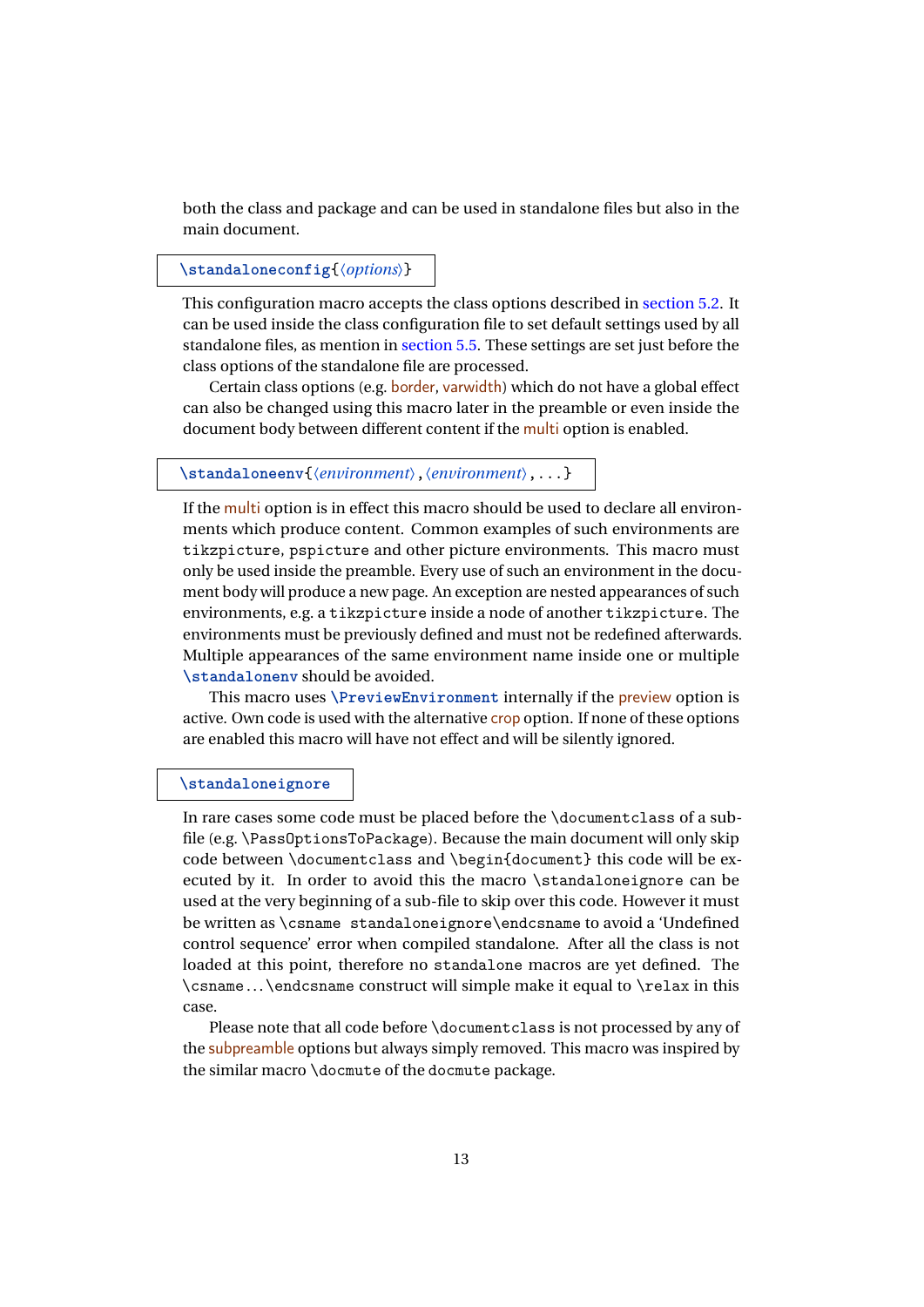\begin{**standalone**} 〈*sub-file content*〉 \end{**standalone**}

The standalone environment is automatically wrapped around the content of standalone files. If the multi option is enabled it is wrapped around every page, i.e. every environment declared with **\standaloneenv**. The definition of this environment depends on options like crop and preview. It is possible to redefine this environment in the configuration file or the document preamble to adjust the processing of the content, but this is not recommended. If done most content related options will stop work and/or cause errors.

The beamer specific macros and environments are described in [section 5.4.](#page-13-0)

## <span id="page-13-0"></span>**5.4 Support for Beamer Presentations**

Presentation can be written in  $E\nabla X$  using the beamer class. Each presentation frame is wrapped in a frame environment. Overlay effects can be added using special macros. This effects result in multiple pages per frame. Pictures with such overlay effects can not be compiled standalone using the normal settings. Instead the standalone class must load the beamer class and wrap the content also in a frame environment while skipping the preview environment. To activate this settings load the standalone class with the beamer option. Because the frame environment is quite special (it normally collects all it's content and calls the \frame) and must also support verbatim content it is not easily possible to redefined the document environment to include frame. Also frame accepts options which document doesn't. Therefore a second environment called standaloneframe is used in the beamer picture files. It will be equal to frame in standalone mode, but without effect otherwise.

## **\ifstandalonebeamer**

Both the class and the package provide the if-switch \ifstandalonebeamer, which can be used to only include code if the file is compiled standalone with the beamer class option set. The switch is set to \iftrue by the class when loaded with the beamer option and always to  $\iota$  if false by the package. It can be used to place beamer specific options in the configuration files, which should be skipped for non-beamer standalone files. If used inside the configuration file this switch must be placed inside **\AtEndOfClass**{...}, because the beamer option is not yet processed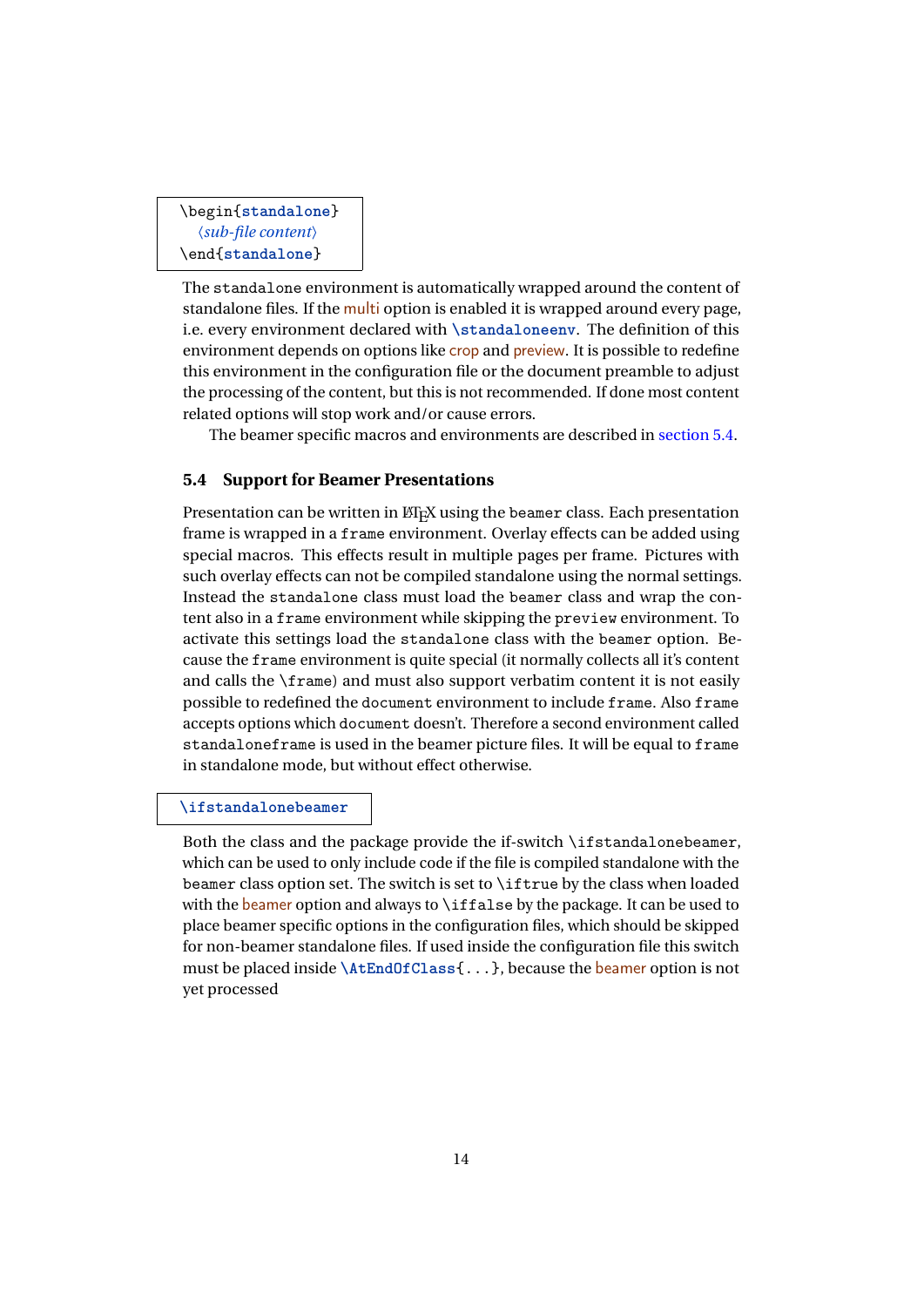```
\begin{standaloneframe}<〈overlay specification〉>[<〈default overlay spec〉>]
                   [〈options〉]{〈optional frame title〉}{〈optional frame subtitle〉}
  〈code with beamer overlays〉
\end{standaloneframe}
```
The standaloneframe environment must be used in sub-file holding beamer overlay code. It is only defined when the class is called with the beamer option and acts as a replacement of the frame environment of beamer when compiled standalone. All optional arguments of frame are supported but most might not be useful for normal sub-files. When compiled as part of a main document it does nothing except of gobbling its arguments.

The listings [3](#page-14-0)[–5](#page-15-2) shows a beamer standalone example and its effective code in standalone and main document mode.

Listing 3: Use of standalone class with beamer option.

```
% Use of 'standalone' class with a beamer overlay:
\documentclass[beamer]{standalone}
% Load packages needed for this TeX file:
\usepackage{tikz}
% Surround TeX code with 'document' environment:
\begin{document}
\begin{standaloneframe}[<options>] % e.g. 'fragile'
% Add your TeX code:
 \only<1>{ One }%
 \only<2>{ Two }%
\end{standaloneframe}
\end{document}
```
Listing 4: Effective beamer code if compiled standalone.

\**documentclass**{beamer} <beamer code from standalone.cfg file> \**usepackage**{tikz} \**begin**{document} \**begin**{frame}[your options] \only<1>{ One }*%* \only<2>{ Two }*%* \**end**{frame} \**end**{document}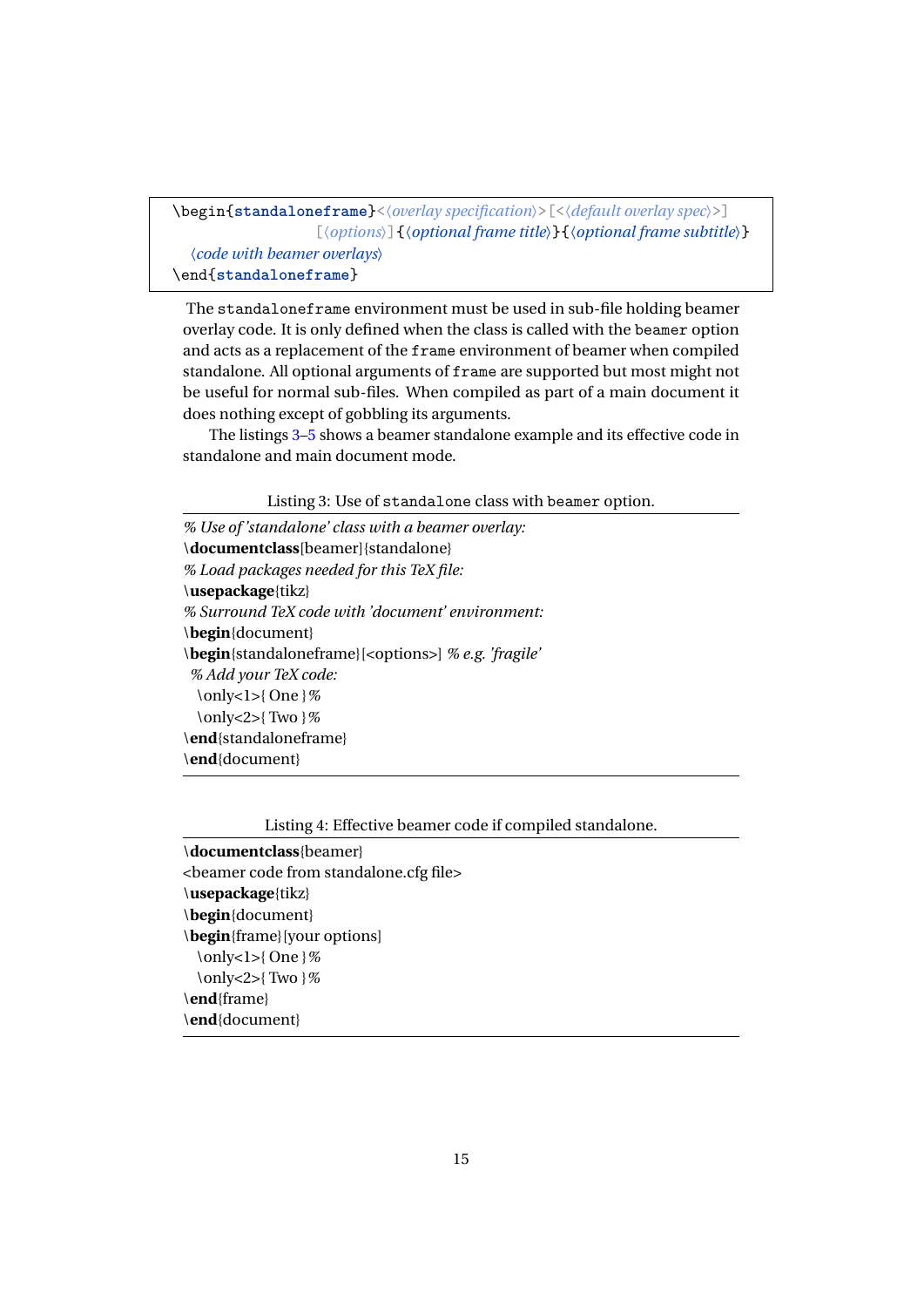```
\begingroup
 \only<1>{ One }%
 \only<2>{ Two }%
\endgroup
\endinput
```
## <span id="page-15-0"></span>**5.5 Class configuration file**

The standalone class loads a configuration file called standalone.cfg just before the options are processed, but after all options and if-switches are declared. Any class options can then also be given using **\standaloneconfig**{〈*options*〉}. Settings which depends on the finally used options should be placed inside **\AtEndOfClass**{...}, so that they are processed after all options. This is particular required for beamer specific settings, because at load time of the configuration file a given beamer option is not yet processed. Please note that this was handled differently before v1.0, so in old configuration files edited by the user the **\AtEndOfClass** must now be added.

A default configuration file is provided together with the bundle and holds some default settings. Because this file will be overwritten every time the bundle is updated, users should create an own configuration file in the local TEXMF tree or the document directory. In order to keep the default behaviour this file should either contain the content of the bundle configuration file or load it. Because it can be assumed that the bundle configuration file resides inside a standalone directory, therefore it can be loaded from a user configuration file using **\input**{standalone/standalone.cfg}.

#### <span id="page-15-1"></span>**5.6 Conversion to images**

Using the convert class option the standalone file can be easily converted to an raster image. This is done by executing an external program to convert the output file (PDF or PS) to an image (recommended is the lossless PNG format, but also others are supported).

### **5.6.1 Conversion settings**

Conversion settings can be given as the value of the **convert**={〈*settings*〉} option. By default conversion is disabled (**convert**=false). If enabled without providing own settings (**convert**, **convert**=true) the following default settings are used: PNG format, a density of 300dpi, no explicit size and the output file name is given by **\**jobname, i.e. the name of the ET<sub>EX</sub> document. Using the convert option with any value other than false will enabled it. All normal conversion settings are listed in [Table 1,](#page-17-0) while [Table 2](#page-17-1) lists the more advanced options which e.g. can be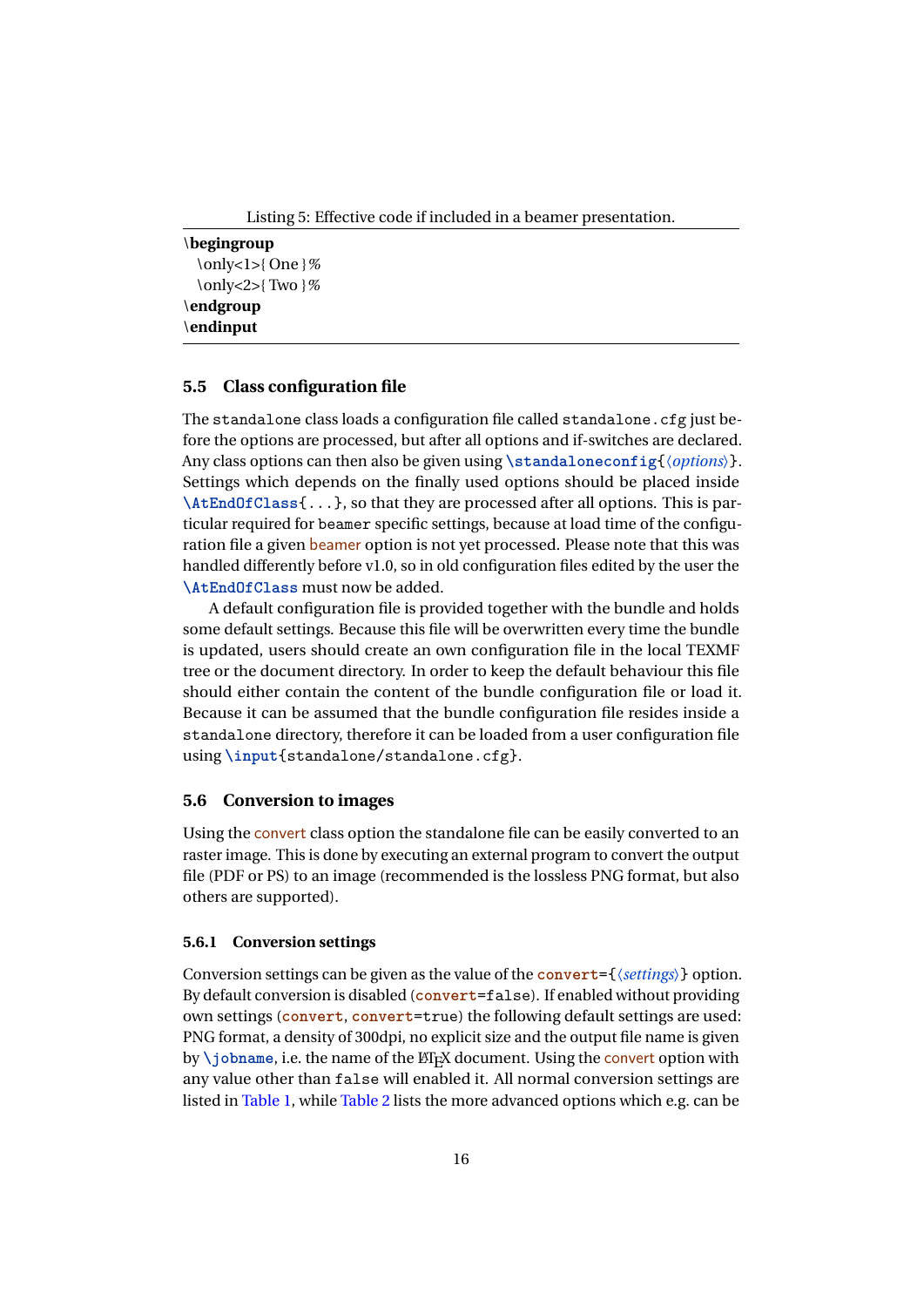used to modify the conversion command directly. Note that macros used inside documentclass options must be protected from expansion. This can either be done wrapping the whole argument in an  $\u$ nexpanded $\ldots$  (requires e-T<sub>EX</sub>) or by using **\noexpand** in front of any macro.

#### <span id="page-16-1"></span>**5.6.2 Conversion software**

The conversion requires an external image converter program to be installed. By default the two following tools are supported and either of them must be installed in order to use the conversion feature. In order for an external program to be executed the  $\text{-shell}-\text{escape option}^1$  $\text{-shell}-\text{escape option}^1$  must be used for the compiler executable, e.g. pdflatex -shell-escape filename. Without this option no conversion is possible.

By default the conversion program of [Image Magick](http://www.imagemagick.org/) is used for PDF LATEX files, which is freely available for Unix/Linux, Mac and MS Windows. Under Ubuntu Linux it can be installed using the shell command 'sudo apt-get install imagemagick'. The conversion executable is simply called 'convert'. However, there is another program with the same name provided by MS Windows itself which converts old FAT filesystems to NTFS! It has been suggested to rename the Image Magick executable to 'imgconvert' instead. By default standalone uses 'imgconvert' as executable if MS Windows is detected and 'convert' otherwise. The executable name can be change manually using the 'convertexe' conversion option or by using

**\standaloneconfig**{convert={convertexe={convert}}}

in the configuration file 'standalone.cfg'.

Another conversion program is [Ghostscript](http://pages.cs.wisc.edu/~ghost/) which is a very common PostScript interpreter which also supports PDF. It is used by default for DVI/PS files. Under Ubuntu Linux it is most likely already installed but otherwise can be installed using 'sudo apt-get install ghostscript' or 'sudo apt-get install gs'. It can convert both to various output formats and is freely available for Unix/Linux, Max OS X and MS Windows. It requires to set the correct output device which is not always fully identical to the output format (e.g. 'png16m' for a PNG (with 16 million colors)). The devices for PNG and JPG are already configured. Other devices can be configured using the **defgsdevice**={〈*.extension*〉}{〈*device*〉} conversion setting. The Ghostscript executable is usually named 'gs' under Linux/Unix and 'gswin32c' under MS Windows and configured this way by default, but this may be changed using the gsexe setting.

#### **5.6.3 Conversion process**

The conversion process is currently implemented in the following way to allow the normal compilation and subsequent conversion using only one (manual) compiler run. Because the document must be fully compiled before the conversion

<span id="page-16-0"></span> $1$ Maybe named differently depending on the used  $E_{\text{F}}$ X distribution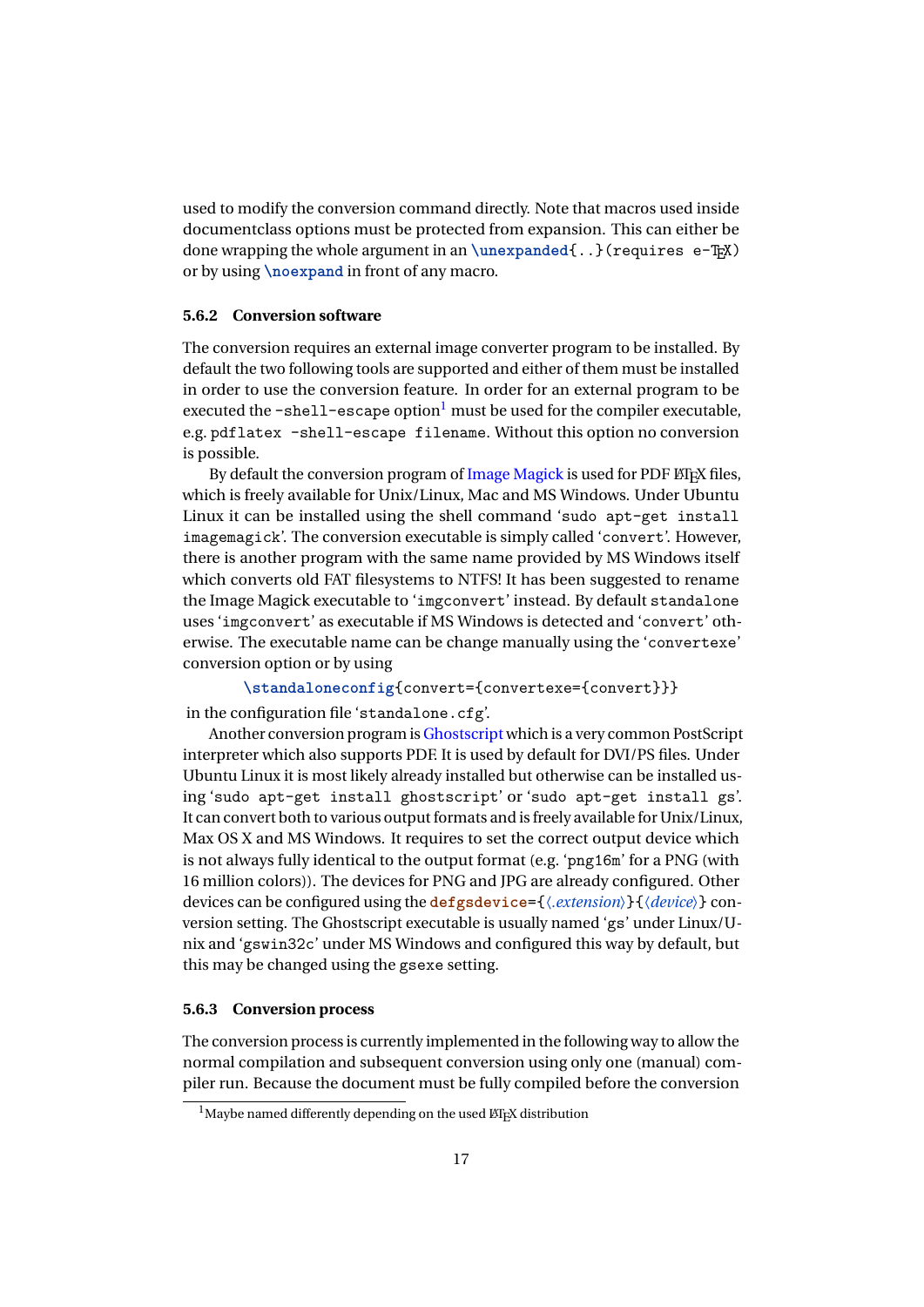| Sub-Option | Description                                                                                | Default value   |
|------------|--------------------------------------------------------------------------------------------|-----------------|
| (no value) | Conversion enabled with default settings                                                   | $\cdot$ .       |
| true       | Conversion enabled (with default settings if no other                                      | (no value)      |
|            | options are given)                                                                         |                 |
| false      | Conversion disabled                                                                        | (no value)      |
| density    | Sets the density in dots-per-inch (dpi). Can be a single                                   | 300             |
|            | numerical value or $\langle X \rangle x \langle Y \rangle'$ .                              |                 |
| size       | Sets the size of the image. Can be a single numerical                                      | (empty)         |
|            | value or $\langle X \rangle x \langle Y \rangle'$ . If empty the size is determined by the |                 |
|            | density setting and the size of the PDF.                                                   |                 |
| subjobname | The jobname used for the internal LTFX run                                                 | \jobname        |
| inext      | Input file extension including the leading dot                                             | .pdf or .ps     |
| inname     | Name base of input file (i.e. file name without extension)                                 | \subjobname     |
| infile     | Input file name                                                                            | \inname\inext   |
| outext     | Output file extension including the leading dot                                            | .png            |
| outname    | Name base of output file                                                                   | \inname         |
| outfile    | Output file name                                                                           | \outname\outext |

<span id="page-17-0"></span>Table 1: Conversion Options (to be used in the value of convert class option)

<span id="page-17-1"></span>Note: the settings (except 'true' and 'false') can also be used as macros in other settings.

## Table 2: Advanced Conversion Options

| Sub-Option                | Description                                                                                                                                           | Default value                                                                             |
|---------------------------|-------------------------------------------------------------------------------------------------------------------------------------------------------|-------------------------------------------------------------------------------------------|
| command<br>imagemagick    | Command line used for conversion.<br>Sets the convert command to use Image Magick:                                                                    | (see imagemagick)                                                                         |
|                           | command=\unexpanded{{\convertexe\space -density \density\space<br>\infile\space \ifx\size\empty\else<br>-resize \size\fi\space -quality 90 \outfile}} |                                                                                           |
| convertexe<br>ghostscript | Name of the executable of Image Magick.<br>Sets the convert command to use Ghostscript:                                                               | (see section 5.6.2)                                                                       |
|                           | command=\unexpanded{{\gsexe\space -dSAFER -dBATCH -dNOPAUSE<br>-sDEVICE=\gsdevice\space -r\density\space<br>-s0utputFile=\outfile\space \infile}}     |                                                                                           |
| gsexe                     | Name of the executable of Ghostscript.                                                                                                                | (see section 5.6.2)                                                                       |
| precommand                | Command to be executed before the actual con-<br>version command.                                                                                     | dvips \subjobname (DVI/PS),<br>empty (PDF)                                                |
| gsdevice                  | The output device to be used for ghostscript. Al-<br>ready set up for PNG and JPG output.                                                             | Uses known device if defined<br>for output format, otherwise the<br>output format itself. |
| onfailure                 | Sets if an type of 'message' which should be trig-<br>gered on conversion failure: error, warning,<br>info or ignore.                                 | warning                                                                                   |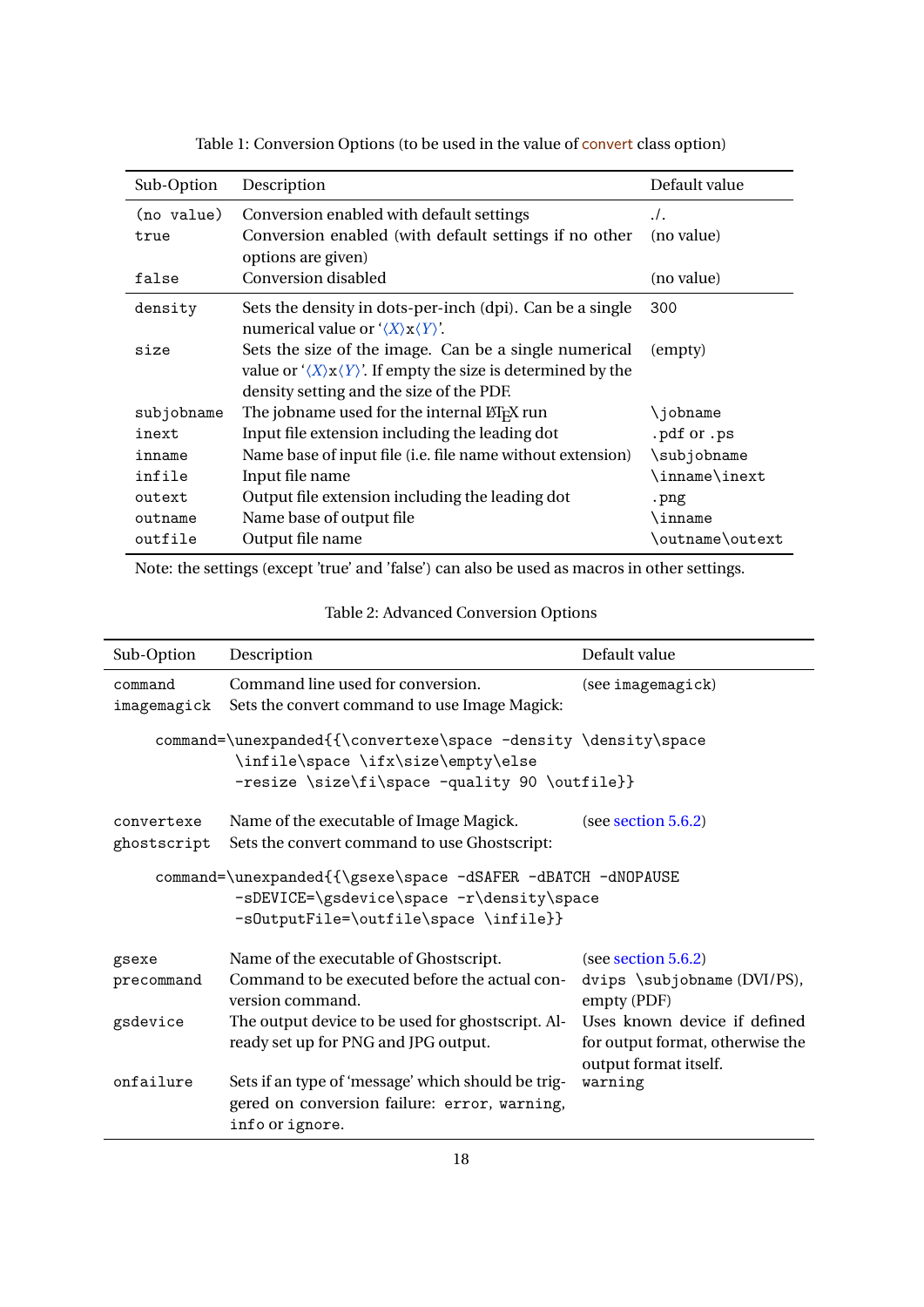can occur the standalone executes the same ET<sub>EX</sub> compiler (e.g. textttpdflatex) again as a sub-process which compiles the current document fully. This is done when the standalone class is loaded, so that the main compiler instance is still at **\documentclass** and has not yet itself opened the output file for writing. After the document got compiled using the sub-process the external conversion tool will be executed. If required intermediate conversions like dvips are also executed beforehand. Finally the main compiler run is terminated without producing any output, keeping the output file generated by the sub-process intact. A drawback of this implementation is that the log file created by the sub-process is overwritten by the main process and does not hold meaningful information. This can be compensated by setting a different jobname for the sub-process using the **subjobname** conversion setting.

#### **5.6.4 Conversion examples**

PDF/PS is rastered with 600x100dpi and then converted to JPG:

\documentclass[convert={density=600x100,outext=.jpg}]{standalone}

Produces BMP with 400x400px (one side might be meder if content is not quadratic in shape):

\documentclass[convert={outext=.bmp,size=400}]{standalone}

Produces TIFF G4 output file using Ghostscript with a density of 72dpi:

\documentclass[convert={ghostscript,gsdevice=tiffg4, outext=.tiff,density=72}]{standalone}

Produces PNG (default) with a size of 640px (suitable to be uploaded on StackExchange sites without the image getting downscaled):

\documentclass[convert={size=640}]{standalone}

### <span id="page-18-0"></span>**5.7 Simple TeX File**

A simple standalone.tex file is provided together with the bundle, which may be useful in special occasions. It will set the \ifstandalone switch to *true* when compiled standalone but to *false* when loaded after any \documentclass macro, as long the switch isn't defined yet. It must be used if this switch is required before the \documentclass of a standalone file.

Listing 6: Usage of 'standalone.tex'.

\**input**{standalone} *% use before any '\documentclass'* \ifstandalone *% Used only if compiled standalone* \**fi**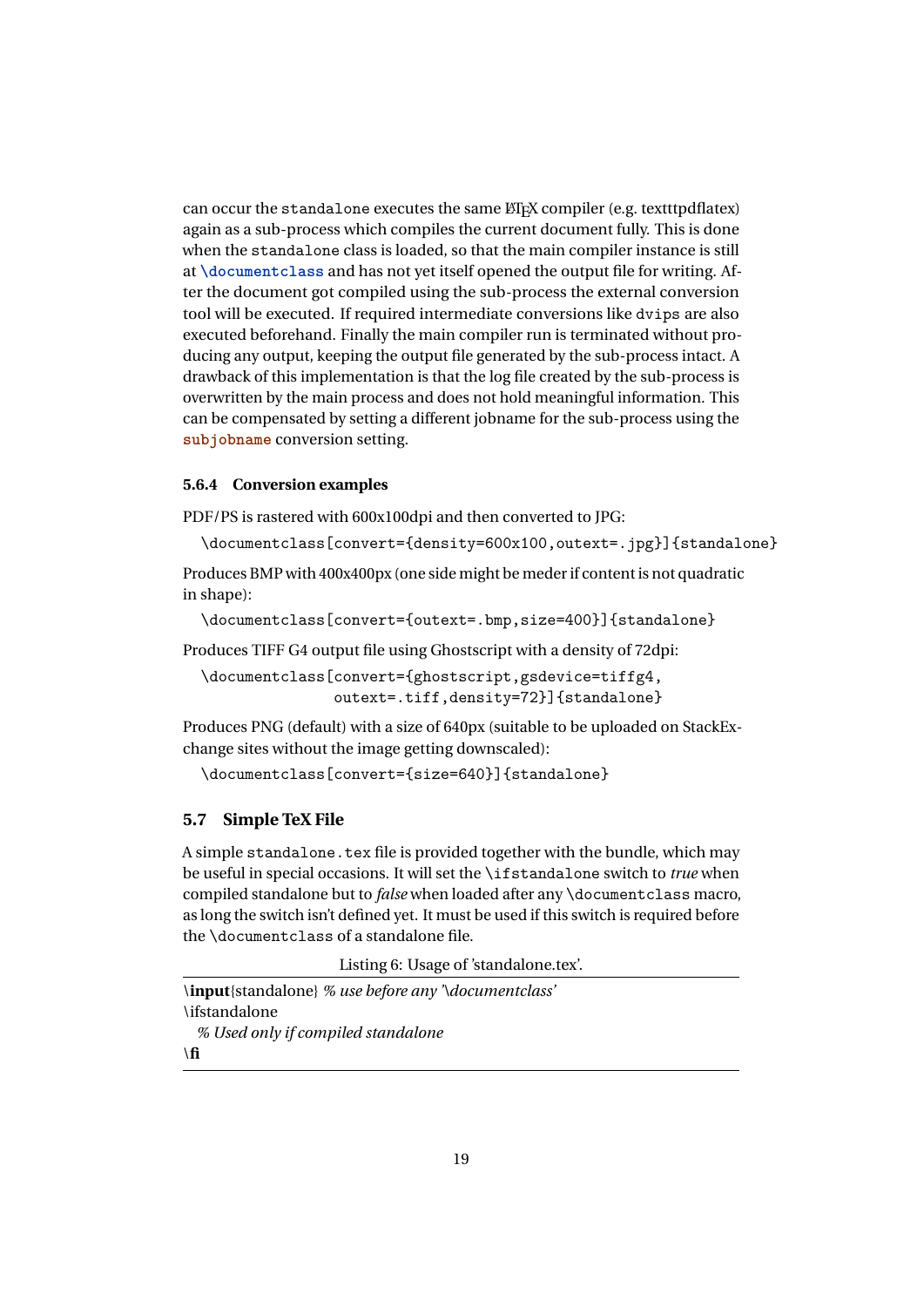#### <span id="page-19-0"></span>**5.8 FAQ / Troubleshooting**

This section expands some issues and their solution which can arise with the standalone class.

#### **Large white space / border at the right side**

A large white space / border on the right side occurs when the content is placed inside a paragraph. This causes the content to be **\linewidth** wide and so smaller pictures will contain now a white space at the right. A common cause for this is that there was is a empty line between the content and **\end**{document} which causes a paragraph break.

This issue can be solved by either removing any trailing lines or other paragraph breaks, or by using the varwidth option which suppresses the extra added width. It is also possible to use the multi option and **\standaloneenv**{〈*environment name*}} to declare certain environments as page content. The tikz option does this for tikzpictures and the pstricks option for pspicture. See the descriptions of these options for more details.

#### **Some amount of the content on the right side is missing**

If the content is cropped to much on the right side, check if the varwidth option is used. In this case the used maximum width (**\linewidth** by default) is too small. A larger width can be set using varwidth=〈*length*〉 or the option can be disabled altogether using varwidth=false. The largest width possible is given by **\maxdimen**, which however might cause internal overflows.

This can also be caused with beamer content (i.e. when the beamer option is used). In this case no cropping or varwidth environment is used at all, but the content is simply to large to fit on a beamer frame. To avoid this rescale the content to do fit. This can be realised by either using scaling facilities of the used picture environment (like scale with environment, but this only scales coordinates) or using **\scalebox** or **\resizebox** from graphicx. For complicated code which contains verbatim or other catcode changing code either the **\Resizebox** from the realboxes package or the {adjustbox}{scale=<factor>} environment from the adjustbox package should be used.

### **A multi-page document contains some pages with unwanted content**

This is caused while multi=true and crop=true are set but ignorerest=false *and* the document contains typeset material outside of environments declared with **\standaloneenv**. To avoid that this extra material should be removed or ignorerest should be set to true. This will also ignore all settings inside the document body which are not inside a declared environment. These can be moved to the preamble instead. See the description of the ignorerest option for more details.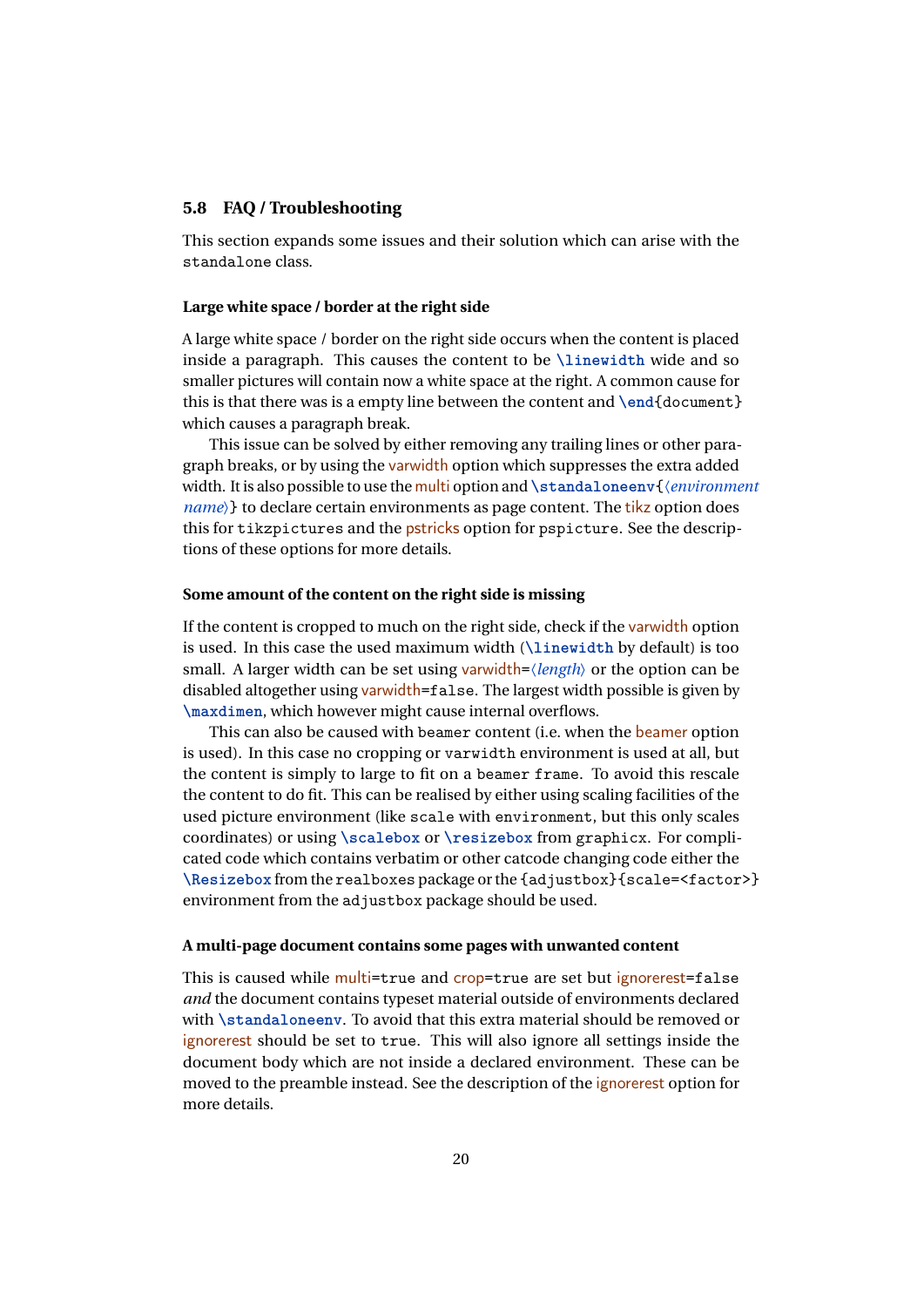## **In a multi-page document using DVI/PS mode all pages except the first have a vertical offset**

The vertical reference points in PostScript could does not change when the pages are resized to fit the individual content of every page. Therefore an offset is added to compensate for this, which shifts the content to the appropriate vertical position. Should this not work as expected please inform the package author and provide a small example which causes this issue, together with the version number of the used latex compiler and tools (like dvips, ps2pdf) as well as the used standalone bundle.

### **Issues with cropped files in DVI mode**

The crop option uses PostScript commans in DVI mode, i.e. when latex not pdflatex (or others) is used as a compiler. This PostScript commands will only work once the DVI is converted to PS or EPS. Currently this cropping code is experimental and might not produce a full (E)PS standard compatible file. This can lead to wrong bounding boxes and wrong orientations or, dependent on the used PostScript tool, even to PostScript compiler errors. Some issues can be overcome by converting the the (E)PS file to a (more) standard compatible version using tools like eps2eps or Ghostscript.

#### **Errors "Float(s) lost" or "not in outer par mode"**

Floating environments like figure or table can not be used while **float**=true and either **crop**=true or **preview**=true is set. The last two options will try to store the float into a box which is not allowed (because it can't the float any longer). Usually **float**=false will solve this error, because it turns these environments into non-floating alternatives. Because both the **crop** and **preview** option will set **float**=false themselves, this issue can only arise when the **float** option is manually set afterwards.

#### **Image conversion does not work**

In order for the image conversion to work an external conversion software must be installed. By default either Image Magkick or GhostScript is used. Please insure that either or both of these softwares are installed. Installation guide for your operating system should be easily available on the Internet. The LATEX compiler option -shell-escape must be used to allow this external software to be executed from within the ETEX code. If this two points are fulfilled but the conversion does still not work, please check the log file. The lines in question start with 'runsystem' (at least with TEX Live 2011).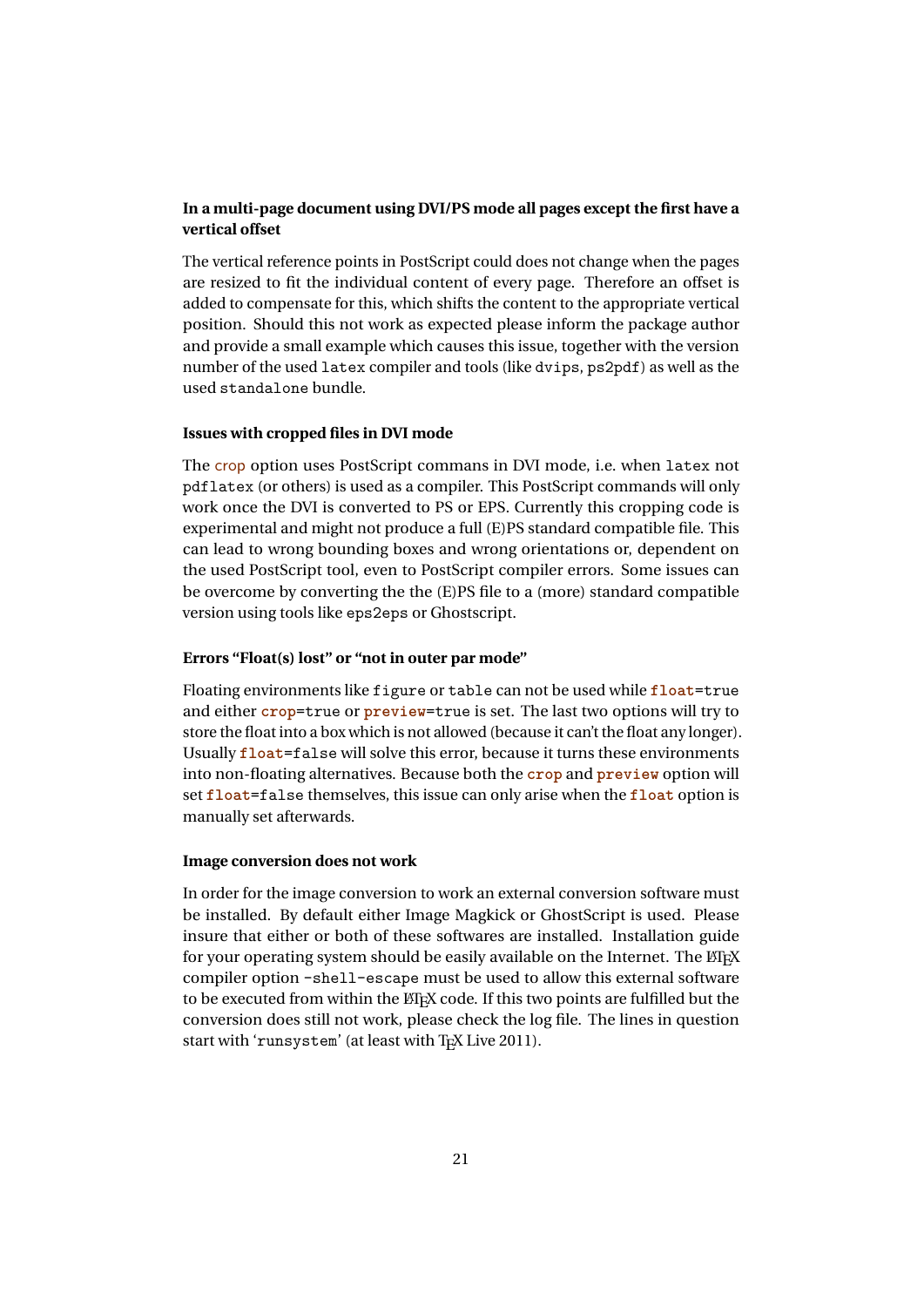## <span id="page-21-0"></span>**6 Usage of the standalone package**

#### <span id="page-21-1"></span>**6.1 Basic usage**

The standalone package needs simply be loaded using **\usepackage** in a main document. It redefines the **\documentclass** macro, which can occur in sub-files, so that it ignores anything till the next **\begin**{document} and then takes the document environment as a simple group. The real document environment in the main file is not affected. Sub-files can then be included in the main document body using **\input**{〈*filename*〉}.

The standalone package must not be loaded before the document class using **\RequirePackage**, because this will cause issues. Also it is not possible to **\input** standalone files inside the preamble, e.g. as part of a **\savebox** assignment.

It is possible to cascade standalone files, i.e. **\input** a standalone file from within a standalone file. Then both the standalone class and the standalone package must be loaded by the any parent standalone file. These parent files can still be used inside other  $ETrX$  documents if these load the standalone package themselves.

See [section 6.2](#page-21-2) for a list of package options which enable further features.

#### <span id="page-21-2"></span>**6.2 Package options**

The following options are supported by the standalone package. Most of them are boolean options which take either 'true' or 'false' as optional values. If such an option is used without a value, 'true' is used. If not mentioned otherwise all options set to 'false' initially. Options might switch other options on or off. The order of the option is obeyed and later options will prevail over earlier ones. Note that some older versions of the standalone package only take the option without any value.

#### **subpreambles**=true|false

The standalone package removes all sub-file preambles ("sub-preambles") by default when loaded. However, if the package is loaded with the subpreambles options, all sub-preambles are stored in an auxiliary file with the name '〈*main tex file name*〉.sta' (for *sta*ndalone). This file is then loaded or processed at the beginning of the next  $\Delta E$ <sub>E</sub>X run (i.e. at the place in the preamble where the standalone package is loaded). The way how the subpreambles option works can be controlled by the options sort, print and comments/nocomments. Please note that the sort and print options require of course the subpreambles option and will enable it if not already done so.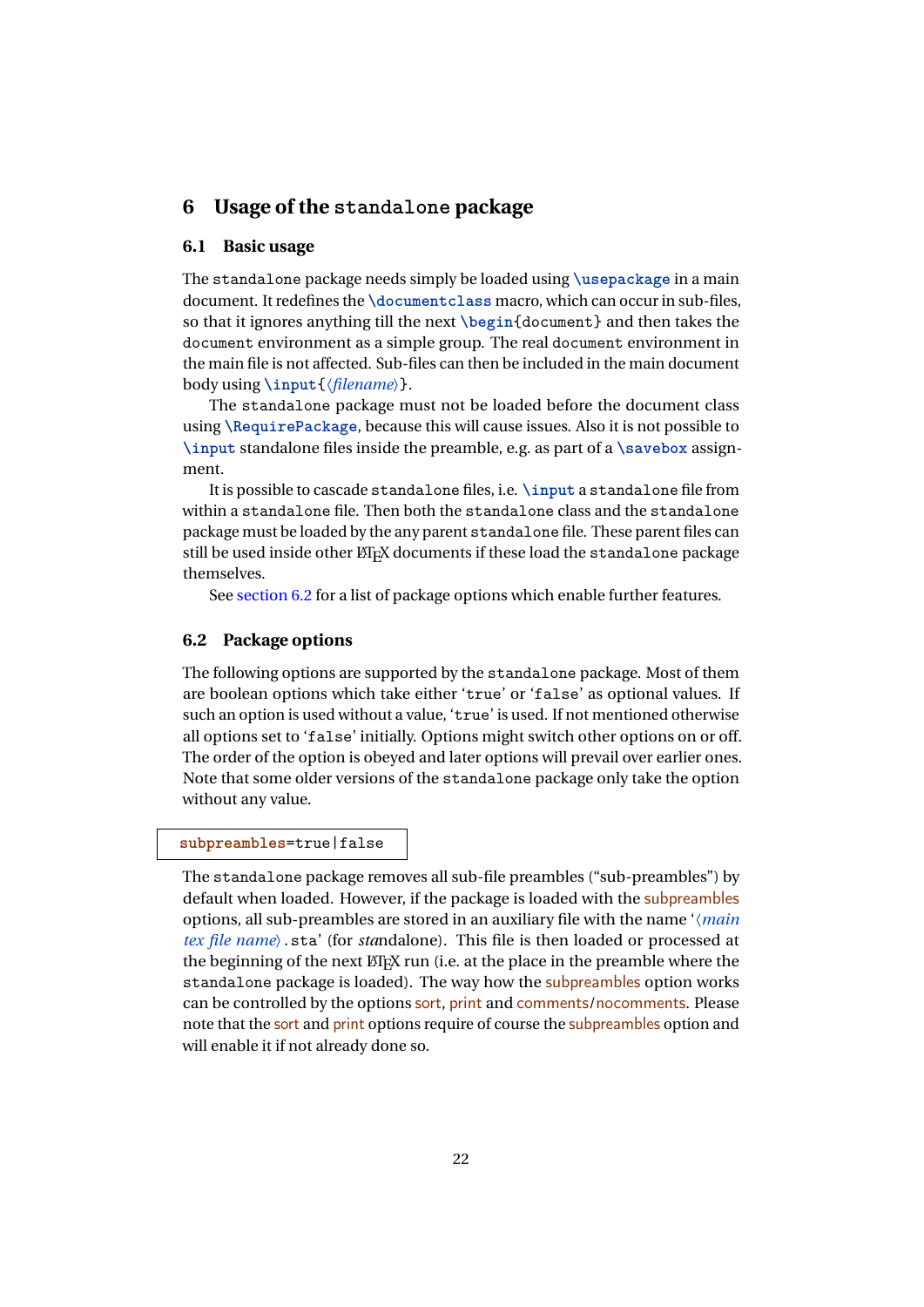## **sort**=true|false

With only the subpreambles option set, the sub-preambles are simple read and executed unchanged. This includes the risk of option clashes if one package is loaded with different options inside the sub-preambles and/or the main preamble. This is avoided by the sort option, which accumulates all packages loaded by all sub-files together with their options. The options are then marked to be loaded by the package using LATEXs \PassOptionsToPackage macro. The packages are loaded at the end of the preamble using the \AtBeginDocument hook. This allows the user to load the same packages with own options in the main file, after the standalone package is loaded, without any option clashes.

#### **print**=true|false

While the sort option is giving already good results, problems with the order of packages can still occur. Some packages provide, redefine or patch the same macros, so that they must be loaded in the correct order to give the desired result. Potential additional code in the sub-preambles, required for some sub-figures but maybe incompatible with others, complicates the situation further. If such issues occur they can hardly be handled in an automatic way. Instead the subpreambles must be carefully merged into the main preamble. The option print was created to simplify this otherwise cumbersome task. It concatenated all subpreambles into a single file named '〈*main tex file name*〉.stp' (for *st*andalone, *p*rint). Each preamble is commented with its original file name. Please note that .sta file mentioned above, while quite similar, holds additional macros and might not be easily user readable or editable. After the file was generated it can be easily pasted into the main file preamble using a text editor.

When the print option is enabled the normal . sta file is not generated or loaded. Because this will cause most likely some errors related to packages not loaded, all sub-file bodies will be skipped. A warning is printed for each sub-file to remind the user about this fact. The print option is only indented to by used when required to get a list of sub-preambles. After including this list in the main file the option must be removed to compile the main file normally.

#### **print**,**sort**

Finally if both the print and sort options are enabled, a 'sorted' list of sub-preambles is printed into the .stp file. In this 'sorted print' mode all \usepackage macros and other similar macros like \usepgflibrary, \usetikzlibrary as well as \usetikztiminglibrary from the pgf, tikz and tikz-timing packages, respectively) are removed from the rest of the sub-preamble code. A list of packages (and libraries) without duplicates is printed at the begin of the .stp file (using \usepackage, of course). Every option provided by any sub-file for a package is added, again without duplicates. If specific package date was requested in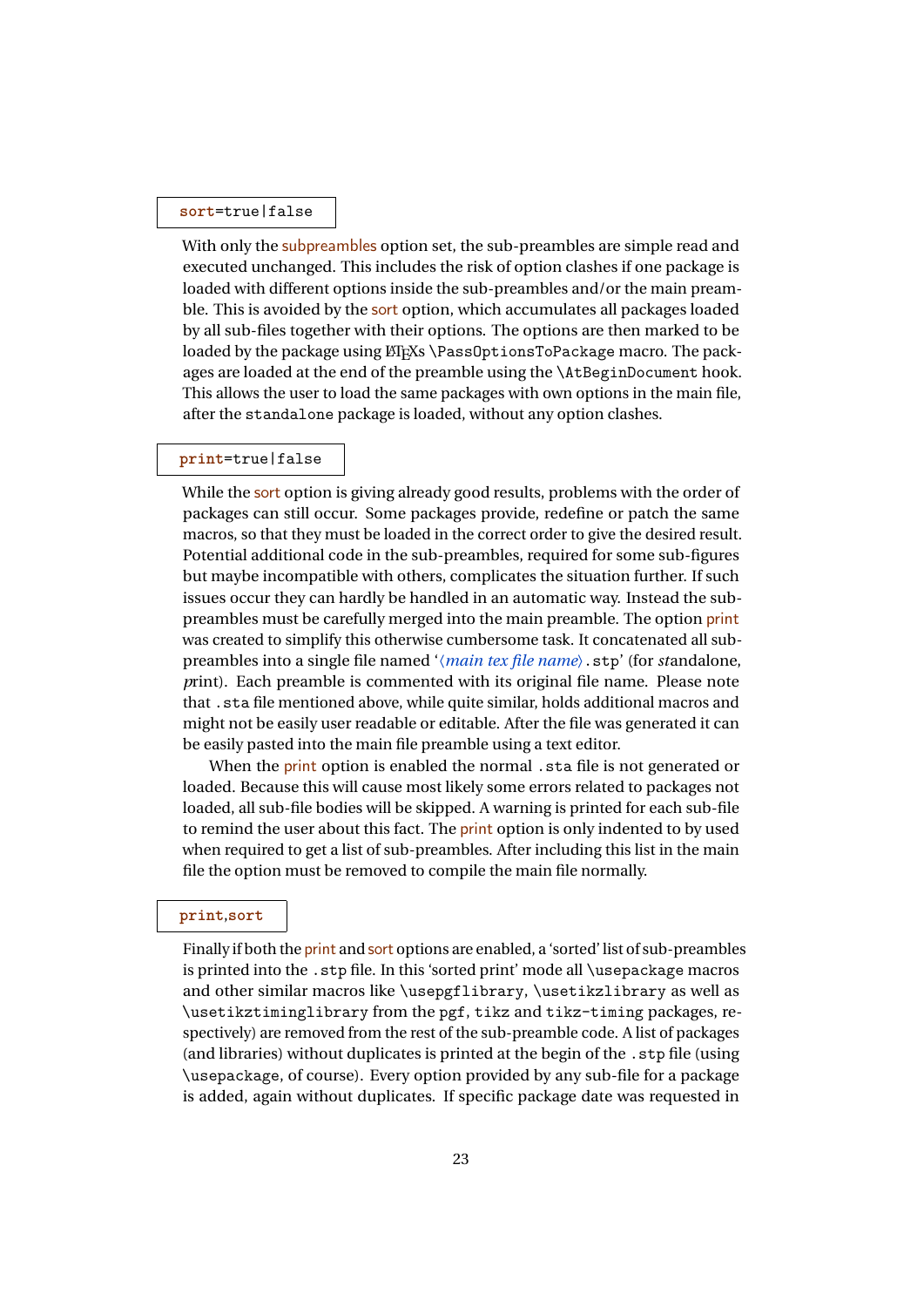a sub-file it is also added. If multiple dates are requested for one package, the most recent (i.e. the "highest one", not the last processed) is used. After this list(s) the rest of the sub-preamble code is printed with the above macros removed. This mode frees the user from the need to remove duplicates and collect package options manually.

Please note that all \usepackage and similar macros inside braces {} will not be seen by standalones sort macro and therefore are not extracted or handled in any special form mentioned above. This can be exploited to load certain packages only in standalone mode but not in the main document. Unfortunately, macros inside **\ifstandalone**...**\fi** are seen and extracted while not wanted inside the main file. The macro **\onlyifstandalone**{〈*code*〉}(see below) was created because of this two reasons. Its argument braces hide the content from the scanner. It is then also completely removed from the printed sub-preamble code.

#### **comments**=true|false **nocomments**

The comment option selects if the .stp file should also include the comments of the sub-preambles. For backwards compatibility nocomments exists which is identical to **comments**=false. Comments are included by default in the nonsorting print mode (print without sort option), but can cause 'wrong' results during the 'sorting' process and are therefore removed by default in this mode. The reason for this can be explained as follows. In order to transfer the comments from the sub-files to the .stp file T<sub>E</sub>X must be instructed to handle them as normal input and not discard them. However, in this case the scanning algorithm which removes \usepackage and friends can not distinguish between 'active' macros and macros which are commented out. All above mentioned macro inside comments will then be processed as when there where 'active'. The user might favour the information provided by the comments over this small risk and enable them using the comments option.

#### **group**=true|false

This option is set the 'true' by default and controlled whether or not a group is added around the content of standalone files. Normally ('true') the document environment of the sub-files is turned into an environment which does nothing, besides adding the usual group. If set to 'false' this environment made transparent, so that no group is added. Any definition inside the document body of sub-files will still be accessible after the **\input** macro. Note that this does not effects the **\includestandalone** macro which always will add a group.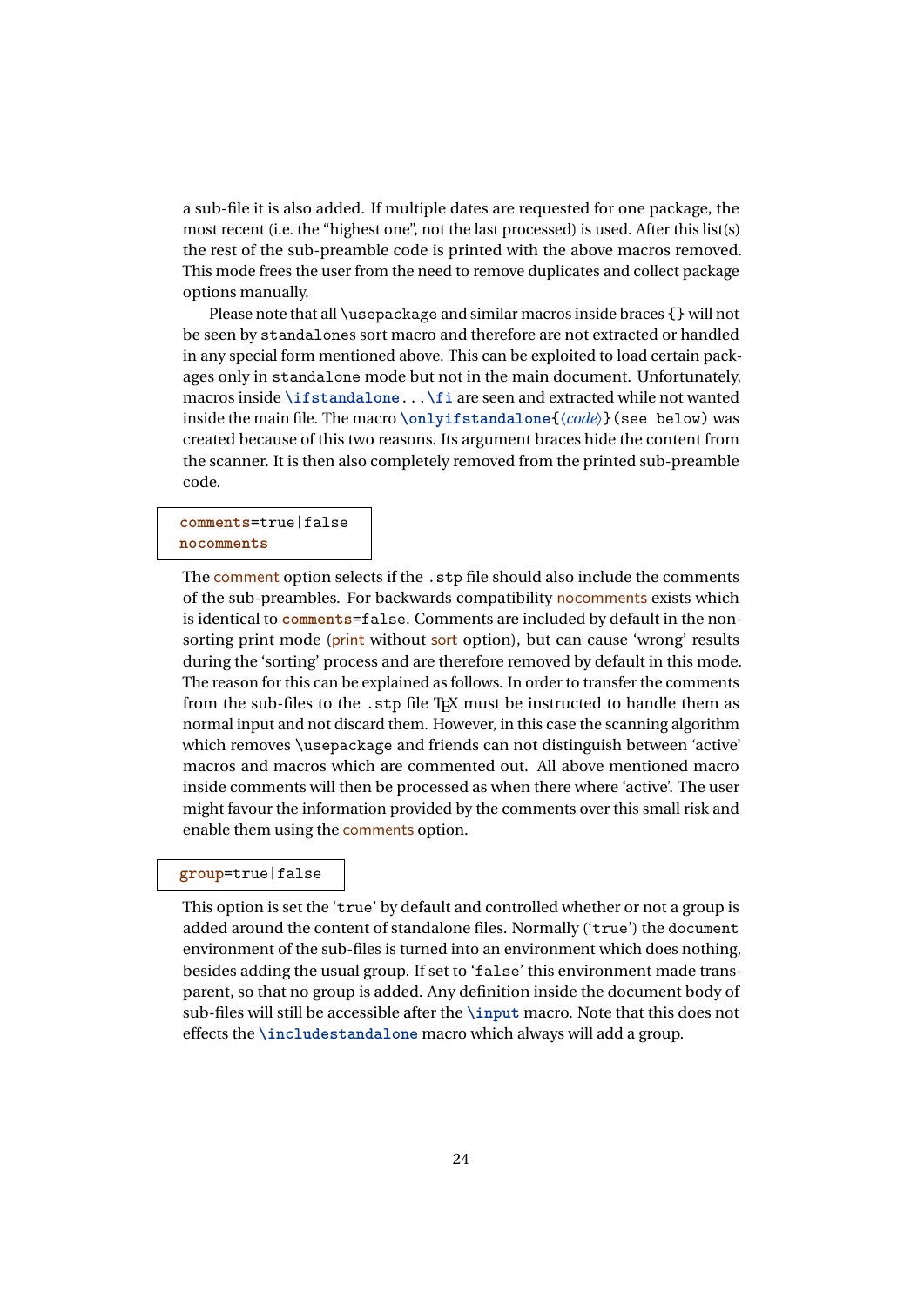### **mode**=〈*mode*〉

Sets the mode for **\includestandalone**. Valid values are 'tex' (use source file, default), 'image' (use existing image file produced by the source file), 'image|tex' (use image if available, source otherwise), 'build' (build image from source, then use it), 'buildmissing' (only build image if it does not exist) and 'buildnew' (only build image if source file is newer; doesn't work with X<sub>H</sub>AT<sub>E</sub>X). See [section 6.3](#page-25-0) for more details. See also [section 6.4](#page-25-1) for further details.

#### **obeyclassoptions**=true|false

If this option is enabled the **\includestandalone** will try to obey the class options used in the standalone files while in 'tex' mode. This only works if the standalone file uses the standalone class and only with certain options. The class configuration file will also be loaded (in a local scope, for every standalone file) in order to load the default settings.

This feature is intended to ensure (nearly) identical results independent if the standalone files are included as source code or as image, in order to permit an easy switch between this two modes. In particular, the standard size options 10pt, 11pt and 12pt are applied to the standalone file (supported for the standard and KOMA Script classes) as well as the border class option. The multi'='<environment>, . . . option is supported and will make the page=〈*number*〉 option of **\includegraphics** work with **\includestandalone**. This means, that one particular page can be selected, while all other environments are skipped. By default the first page is taken (if multi was used). The special value of  $-1$  will include all pages from the source file (but not from the image). Because multi option will assume that either crop or preview is enabled and will always ignore other content like with **ignorerest**=true. These three class option will be ignored by the package, which might lead to different behaviour between standalone and main-document mode, but only for uncommon cases where multi is used without declaring environments and with disabled cropping (crop/preview). In order to support a potential varwidth option the varwidth is loaded if it is available.

This is an extended feature, which requires substantial amount of extra code and some advanced techniques to switch the font size. It might not work correctly under all circumstances. Because of this it is disabled by default. At the moment it does not take the class configuration file into account and does not work for beamer standalone files.

#### **extension**=〈*.extension*〉

The image file extension (with leading dot) used for **mode**=image can be selected using this option. By default the target output file extension of the used LTFX compiler is used, i.e. '.pdf' for pdflatex, lualatex and xelatex and '.eps' (converted from DVI) for latex.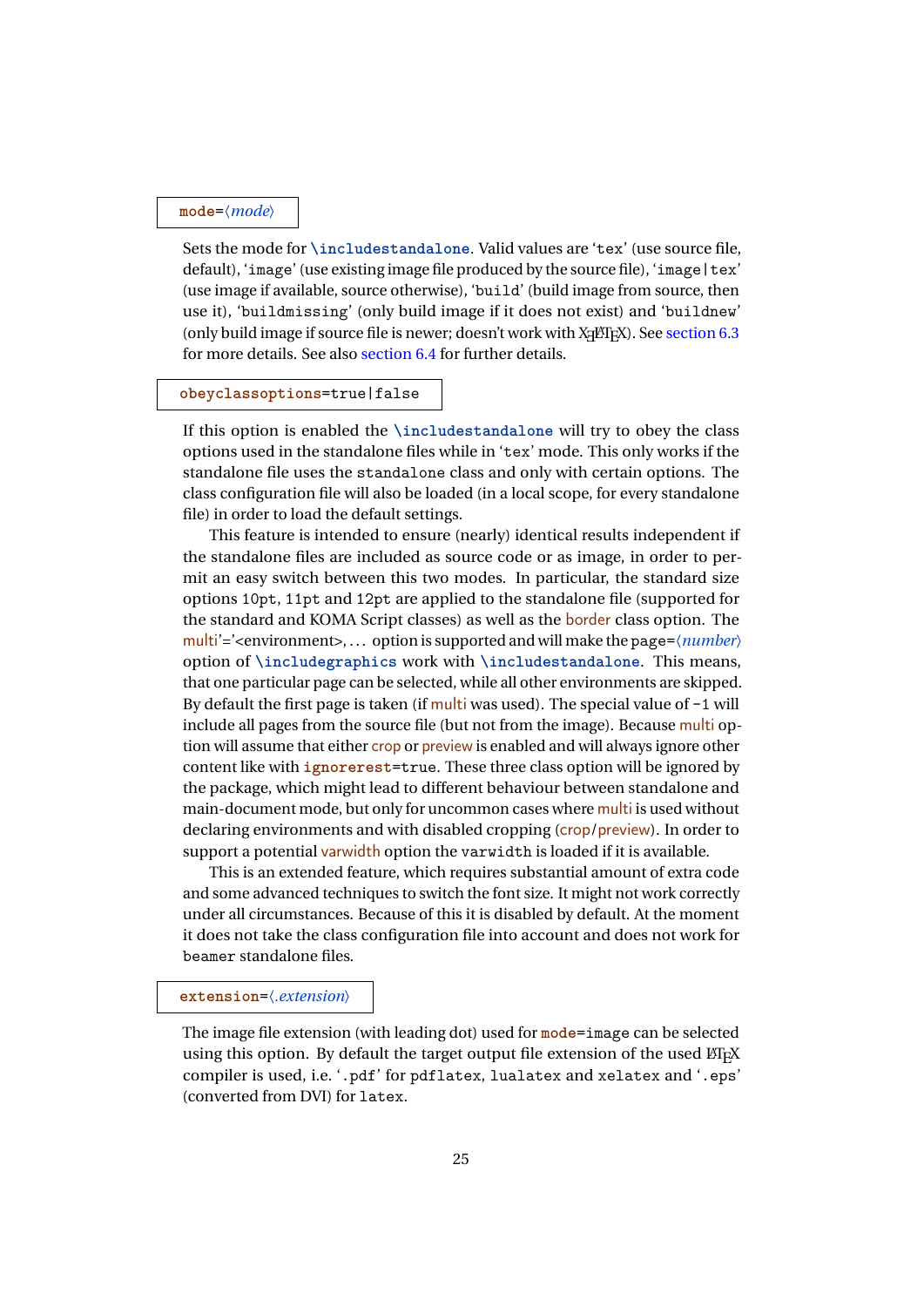#### **build**={〈*build options*〉}

This option allows to set the options used for building images from standalone files. See [section 6.4,](#page-25-1) especially [Table 3](#page-27-0) for further details.

#### <span id="page-25-0"></span>**6.3 Macros**

The following user macros are provided by the standalone package. Further macros are listed in [section 7](#page-26-0) which are defined by both the class and package and can be used in standalone files but also in the main document.

```
\standaloneconfig{〈options〉}
```
This configuration macro accepts some of the package options described in [section 6.2.](#page-21-2) These options are group, mode, extension and build, which can be changed for different included standalone files.

If both the standalone class and package is used together this macro can also be used to set the class options as described in [section 5.3.](#page-11-0)

**\includestandalone**[〈*options*〉]{〈*file*〉}

This sophisticated macro can be used instead of **\input** to include standalone files. Its behaviour is controlled by the mode package option. This macro can either include the source code in the same way as **\input** (**mode**=tex), include the output file (PDF, EPS) using **\includegraphics** (**mode**=image), try first the output file and use the source file if it is available (**mode**=image|tex), build the output file from the source file either always (**mode**=build), only if the image files does not exist (**mode**=buildmissing) or only if the source file is newer (**mode=**buildnew, which doesn't work on X<sub>I</sub>LATEX because some pdfTEX macros are required for this). See also the [section 6.4](#page-25-1) for further details.

The 〈*file*〉 argument must be the file name of the standalone source file *without* the extension. The macro accepts the same 〈*options*〉 as **\includegraphics** as well as any options suitable for **\standaloneconfig**. This means that the source file can also be resized and rotated in 'tex' mode like an image. TODO: In this mode the package also tries to extract and apply the class options from the standalone file and apply these to the included source. Unfortunately, it can not be fully guaranteed that the standalone content will be displayed identical in source code and image mode. Some settings might not be applied in the same way and rounding differences may occur.

#### <span id="page-25-1"></span>**6.4 Building images from standalone files**

Using the **\includestandalone** macro standalone files can be either included directly as source files or as vector graphic images which are build from these. The standalone package provides the feature to automatically build image files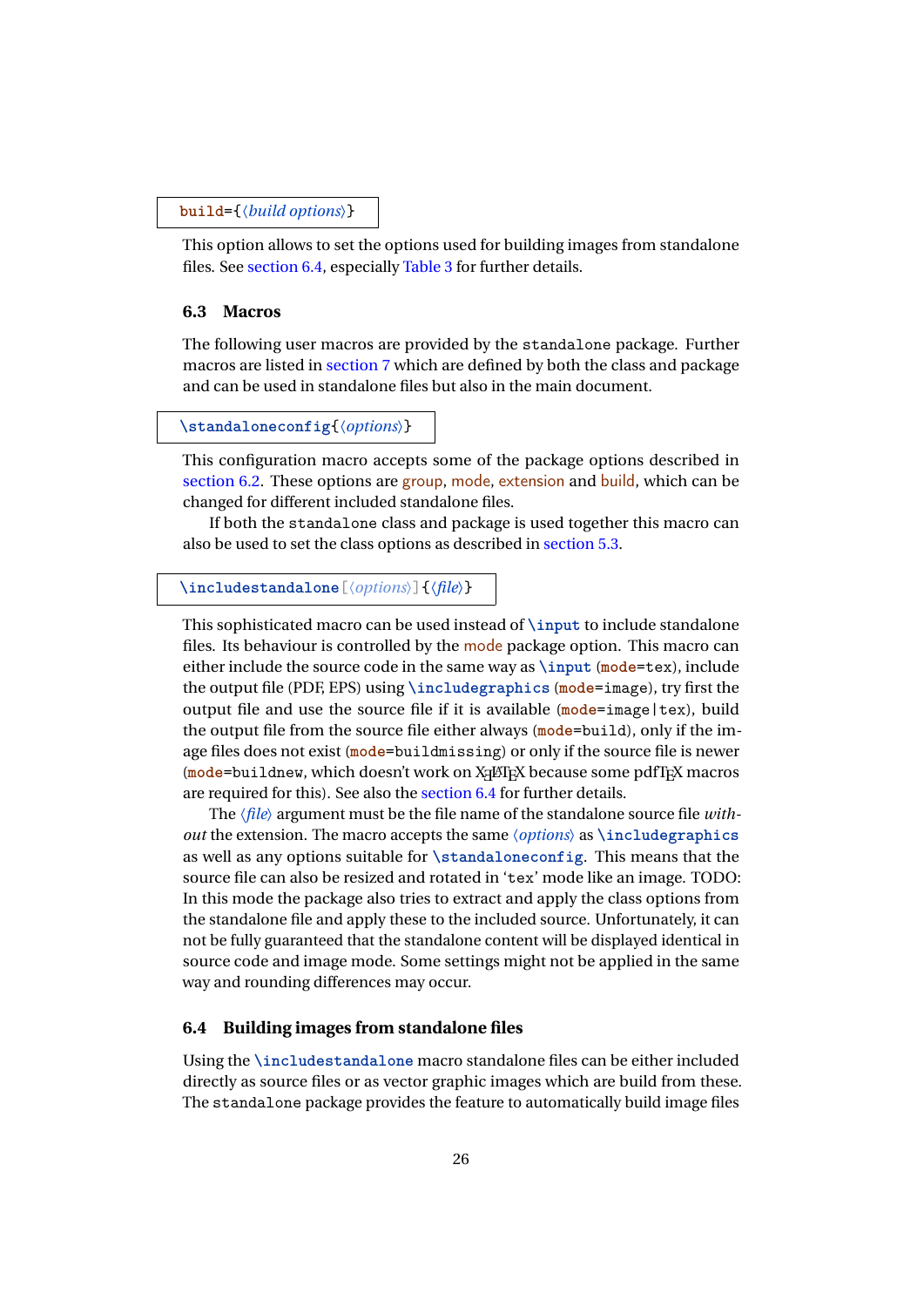from given standalone source files. This is controlled by the mode options. This was already described in [section 6.2](#page-21-2) and [6.3.](#page-25-0)

This enables the user to switch easily between including source code or images, either globally or only for selected standalone files. Using images has the benefit that the included material, often complicated pictures, does not have to be recompiled every time with the main document. This leads to significant speed improvements. The drawback is a slight increase in file size, because the material will have its own file headers. Also any settings done in the main document which would affects the source code will not have an effect on the image. This can be positive or negative dependent on the case.

An extended feature is the automatic building of images from the standalone files, either always or only if the source files are newer than the existing image files. In this cases the **\includestandlone** macro will call the LATEX compiler on the standalone files in question to produce the images, then include these using **\includegraphics**. This requires the '-shell-escape' compiler option to be set, otherwise the execution of shell commands is disabled for security reasons.

The image files will normally be created in the current directory of the main document, which is not necessarily the same directory where the source files are located. Dependent on the used compiler settings, files in the current directory will be found first before other directories are searched. Using **mode**=buildnew newly build image files placed in the current directory will therefore taken before older images files potentially located in the directory of the standalone files. Because the exact directory of source files is not accessible within ETEX documents, it is not possible to create the images files always in the same directories as the source files. Compiler options like '-output-directory' can be useful to influence the output directory of the build images. However, these options must be used with the internal compiler run, i.e. by setting **build**={latexoptions= $\langle ...\rangle$ } appropriately, not (only) on the main  $E_{\text{F}}X$  compiler run.

If the build process fails a warning is issued and the source code will be included instead. It should be noted that failure detection is not perfect and might lead to false positives or negatives.

## <span id="page-26-0"></span>**7 Common macros**

The following conditional macros are defined by both the standalone class and package, but react differently when the code is compiled standalone or as part of a main document.

#### **\ifstandalone**

Both the class and the package provide the if-switch \ifstandalone, which can be used to only include code if the file is compiled standalone. The switch is set to \iftrue by the class and to \iffalse by the package.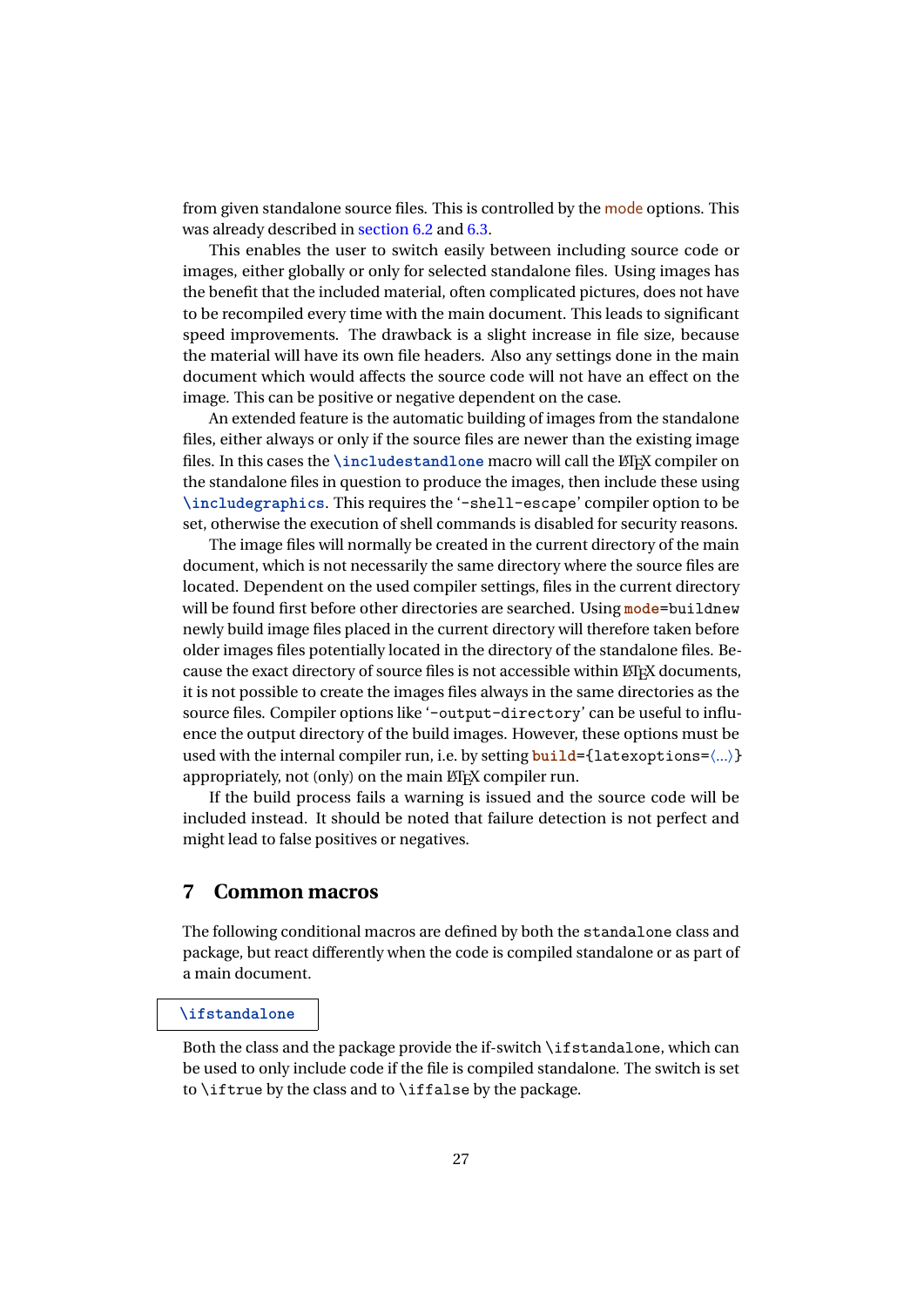#### Table 3: Build settings

<span id="page-27-0"></span>

| <b>Build setting</b> | Description                            | Default value                                                             |
|----------------------|----------------------------------------|---------------------------------------------------------------------------|
| latex                | LAT <sub>E</sub> X compiler to be used | Same as main compiler                                                     |
| latexoptions         | Command line options for compiler      | -interaction=batchmode -shell-escape -jobname \quote \buildjobname \quote |
| jobname              | Jobname for build compiler run         | <b>\file</b>                                                              |
| quote                | Character to be used to quote file     | ' for Linux & Mac OS X, " for Windows                                     |
|                      | names                                  |                                                                           |
| command              | Full build shell command               | \latex \space \latexoptions \space \file                                  |
| postcommand          | Command executed after main com-       | dvips -o '\file.eps' '\file.dvi' (DVI mode only)                          |
|                      | mand, to produce final output file     |                                                                           |

Note: the settings (except 'command' and 'postcommand') can also be used as macros in other settings. The given file name is available (without extension) as \file.

> The additional file standalone.tex also defines this switch by checking if \documentclass was already used. It can be included with \input{standalone} and is intended for specialised files which do not use the standalone class.

**\IfStandalone**{〈*code for standalone mode*〉}{〈*code for main document*〉}

This is the macro version of the **\ifstandalone** if-switch. It executes the first argument only in standalone mode, i.e. when the file is compiled on its own. When included in the main document the second argument is executed instead. As mentioned in [section 6.2](#page-21-2) it can also be used to hide \usepackage and similar macros from the extraction scanner of the sort option. The macro and its arguments is not printed into the .stp file.

**\onlyifstandalone**{〈*code*〉}

This macro is similar to **\IfStandalone** but only has takes one argument which is executed only in standalone mode, but ignored when compiled as part of a main document. As mentioned in [section 6.2](#page-21-2) it can also be used to hide \usepackage and similar macros from the extraction scanner of the sort option. The macro and its argument is not printed into the .stp file.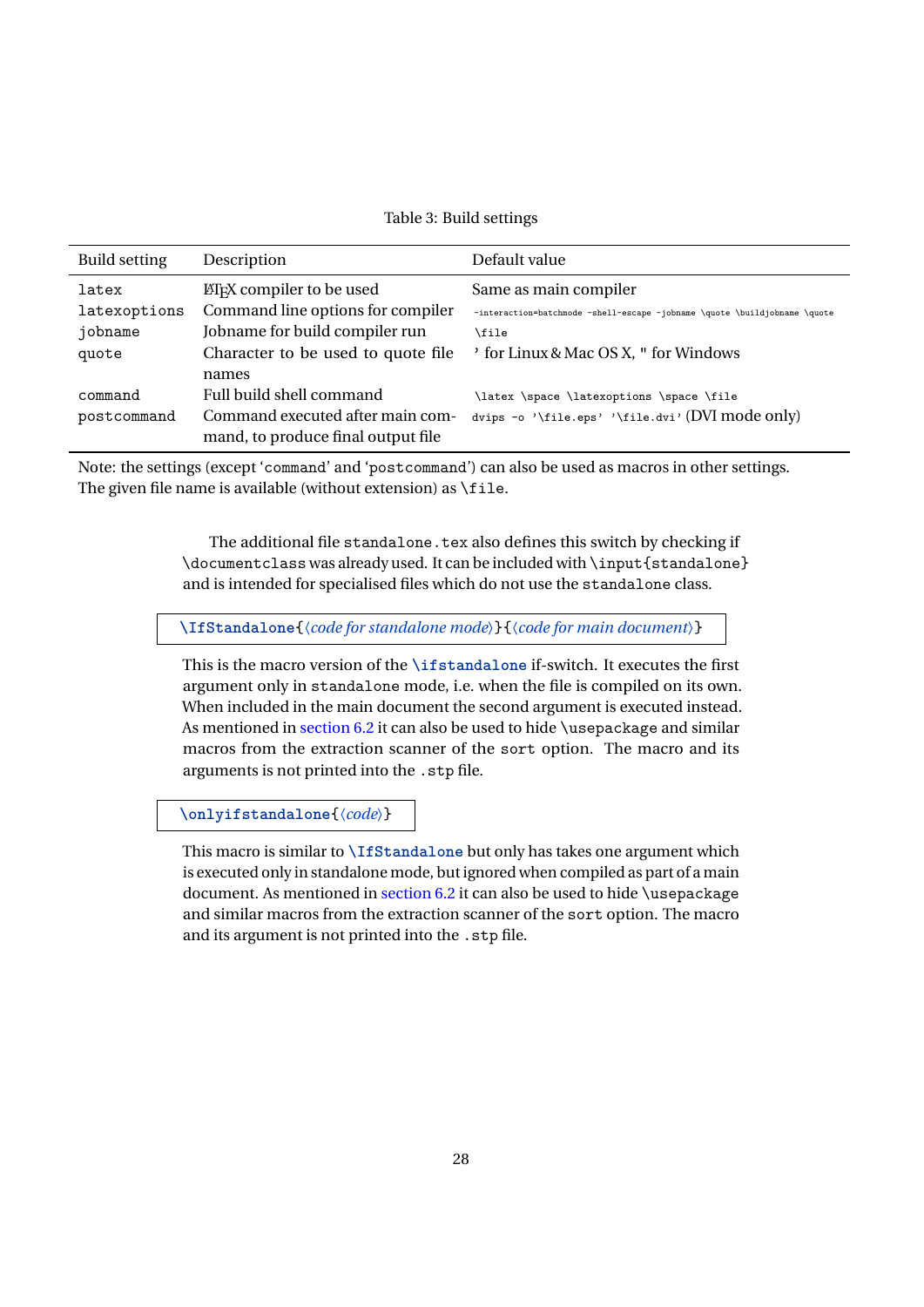## <span id="page-28-0"></span>**8 Usage Examples**

Example 1: Use of *standalone* package.

*% Main file % Real document class:* \**documentclass**{article}

*% Use the 'standalone' package:* \**usepackage**{standalone}

*% Load all packages needed for all sub*−*files:* \**usepackage**{tikz}

*% Inside the real 'document' environment % read the sub*−*file with '\input'* \**begin**{document} *% ...* \**begin**{figure} \**input**{subfile} \**caption**{A subfile} \**end**{figure} *% ...* \**end**{document}

#### Example 2: Use of *standalone* class.

*% A sub*−*file (e.g. picture) using the 'standalone' class: % Use 'standalone' as document class:* \**documentclass**{standalone}

*% Load packages needed for this TeX file:* \**usepackage**{tikz}

*% Surround TeX code with 'document' environment as usually:* \**begin**{document} *% Add your TeX code, e.g. a picture:* \**begin**{tikzpicture} \draw (0,0) rectangle (2,1) node [midway] {Example}; \**end**{tikzpicture} \**end**{document}